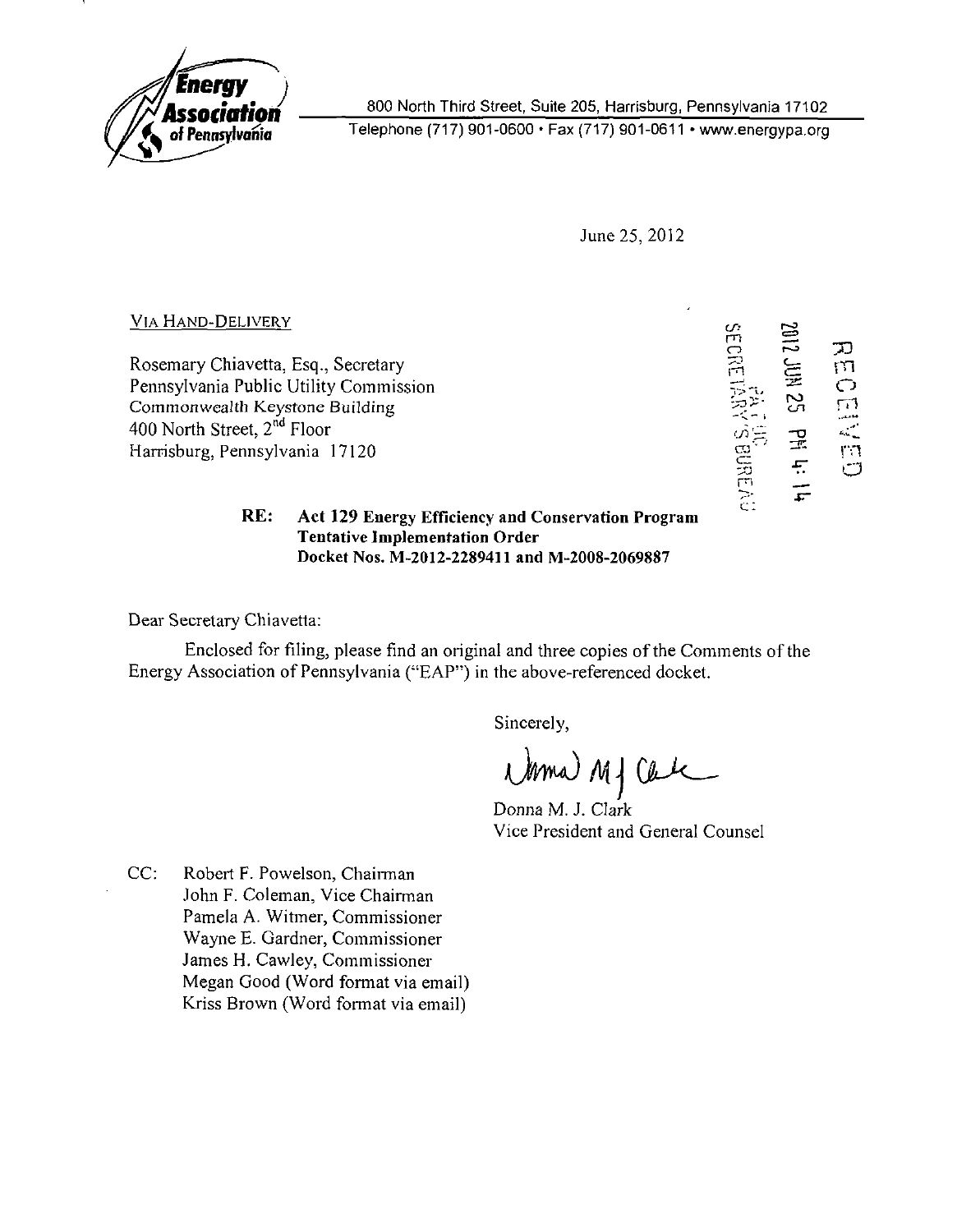#### BEFORE THE PENNSYLVANIA PUBLIC UTILITY COMMISSION

| Act 129 Energy Efficiency and  | Docket N |
|--------------------------------|----------|
| Conservation Program           |          |
|                                |          |
| Tentative Implementation Order |          |
|                                |          |

lo. M-2012-2289411 M-2008-2069887

|    |              | <b>COMMENTS OF THE</b><br>ENERGY ASSOCIATION OF PENNSYLVANIA | ω<br>m<br>つ                         | 7102<br>Ē<br>$\sim$<br>cл | IJ        |
|----|--------------|--------------------------------------------------------------|-------------------------------------|---------------------------|-----------|
| ı. | Introduction |                                                              | တ<br>≍<br><b>BUR</b><br>ز ۲۰<br>- כ | ΞX<br>47<br>ഗ             | 打开<br>زسم |

Act 129 of 2008 required the Pennsylvania Public Utility Commission ("PUC" or "Commission") to establish an energy efficiency and conservation program and. in turn, directed each electric distribution company ("EDC") with at least 100.000 customers to adopt a PUC approved plan to reduce energy demand and consumption within its service territory. Pursuant to its approved energy efficiency and conservation plan ("EE&C Plan"), each EDC is charged with reducing electric consumption by May 31, 2011 by at least one percent (1%) of its June 1, 2009 through May 31, 2010 consumption adjusted for weather and extraordinary loads. By May 31, 2013, the total annual weather normalized consumption is to be reduced by a minimum of three percent (3%). Additionally, peak demand, measured against an EDC's peak demand from June 1, 2007 through May 31, 2008, is to be reduced by a minimum of four-and-a-half percent  $(4.5\%)$  of the EDC's annual system peak demand in the 100 hours of highest demand. Following the conclusion of this initial program, and every five years thereafter, the PUC is charged with assessing the cost-effectiveness of the energy efficiency and conservation program. If benefits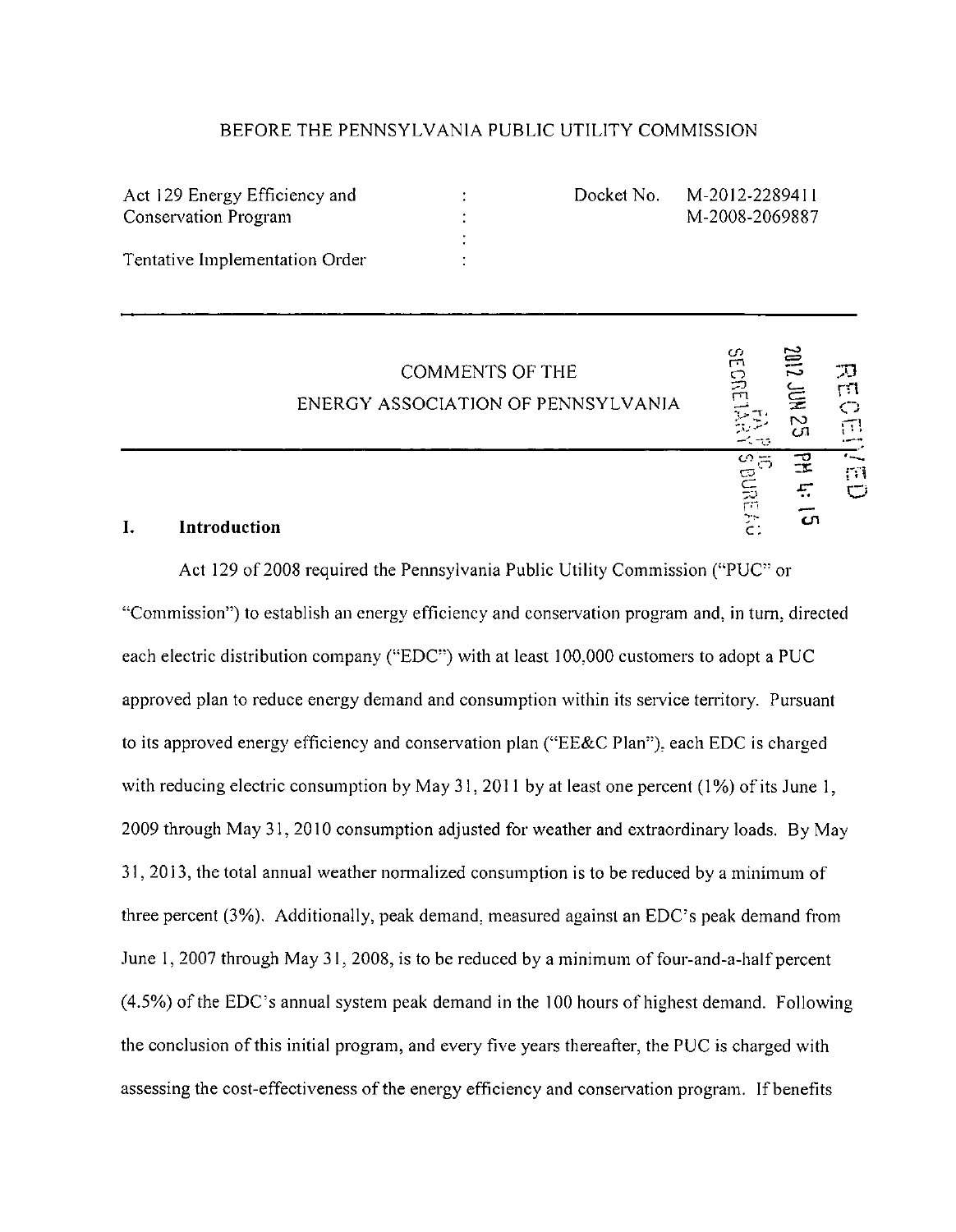exceed costs, the Commission must adopt additional incremental reductions in energy demand and consumption.

The PUC initiated the process of evaluating the initial program through the issuance of a Secretarial Letter on March 1, 2012 which sought comments on a number of topics instrumental in designing and implementing a second Act 129 program. Topics ranged from the determination of further incremental reduction targets in a subsequent Act 129 program and of whether initial program carve-outs remained applicable to a discussion of plan length, the schedules for plan filings and issuance of updated TRC and TRM orders. To facilitate input from a wide range of interested parties, the Commission held a stakeholder meeting on March 16, 2012 to gather input on issues outlined in the Secretarial Letter and to identify additional issues regarding program design. Stakeholders uniformly sought to avoid a "gap" between plan measures aimed at energy consumption reduction and generally acknowledged the need for a smooth transition between the initial program and a second Act 129 program. In order to avoid consumer confusion and the added expense of shutting down a plan measure only to subsequently re-introduce it into the market after June 1, 2013, a majority of the stakeholders along with the EDCs subject to Act 129 supported a continuation of measures after initial consumption targets had been achieved. Participants differed most notably in their positions on whether demand reduction measures would prove to be cost effective following implementation during the summer of 2012.

Thereafter on May 10, 2012, the Commission issued a Tentative Implementation Order seeking public comment on proposed parameters for the next round of Act 129 EE&C Plans. The Order was necessarily issued prior to the completion of the statutorily required cost/benefit analyses of EE&C Plans and considers whether additional incremental reductions in energy

 $\overline{2}$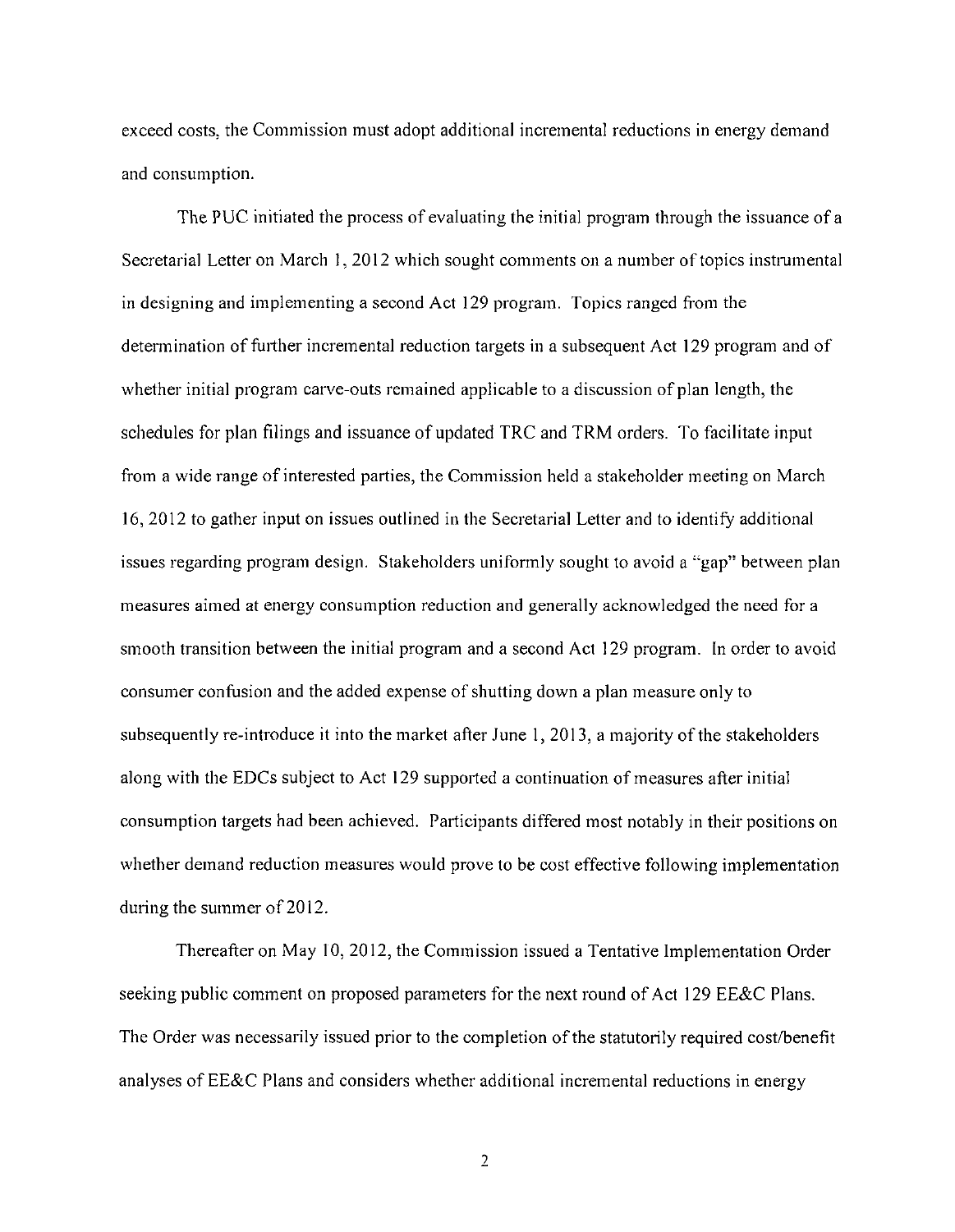demand and consumption would apply in the event that the cost/benefit analyses demonstrate that benefits exceed costs. As with the introduction of the initial EE&C Plans, the timeframes for resolving key program components are compact, underscoring the need for continued collaboration between the stakeholders and flexibility in implementation. Further, a number of core Act 129 issues, i.e. the reduction mandates for targets, the continuation of government/education/nonprofit and low-income carve-outs and the applicability of statutory penalties which are tentatively addressed in this process will have substantive impact in individual EE&C Plan filings and proceedings.

The Energy Association of Pennsylvania ("EAP" or "Association") welcomes the opportunity to provide comments on behalf of its EDC members subject to the provisions of Act 129.<sup>1</sup> These comments are organized to follow the outline in the "Discussion" section of the Tentative Order. EAP will provide input on the specific issues raised by the Commission and welcomes the opportunity to work with the Commission and stakeholders on improving and streamlining this regulatory program in its second iteration. EAP notes that each of its EDC members subject to Act 129 will provide additional individualized comments.

#### **II. Comments**

#### **A. Evaluation of EE&C Program and Additional Targets**

#### **1. Evaluation of EE&C Program**

EAP generally agrees that the Electric Energy Efficiency Potential for Pennsylvania Final Report ("Potential Report") compiled by GDS as the statewide evaluator ("SWE") demonstrates that opportunities for continued cost-effective consumption reduction savings exist based on an

Duquesne Light Company, Metropolitan Edison Company, PECO Energy Company, Pennsylvania Electric Company, Pennsylvania Power Company. PPL Electric Utilities Corporation and West Penn Power Company.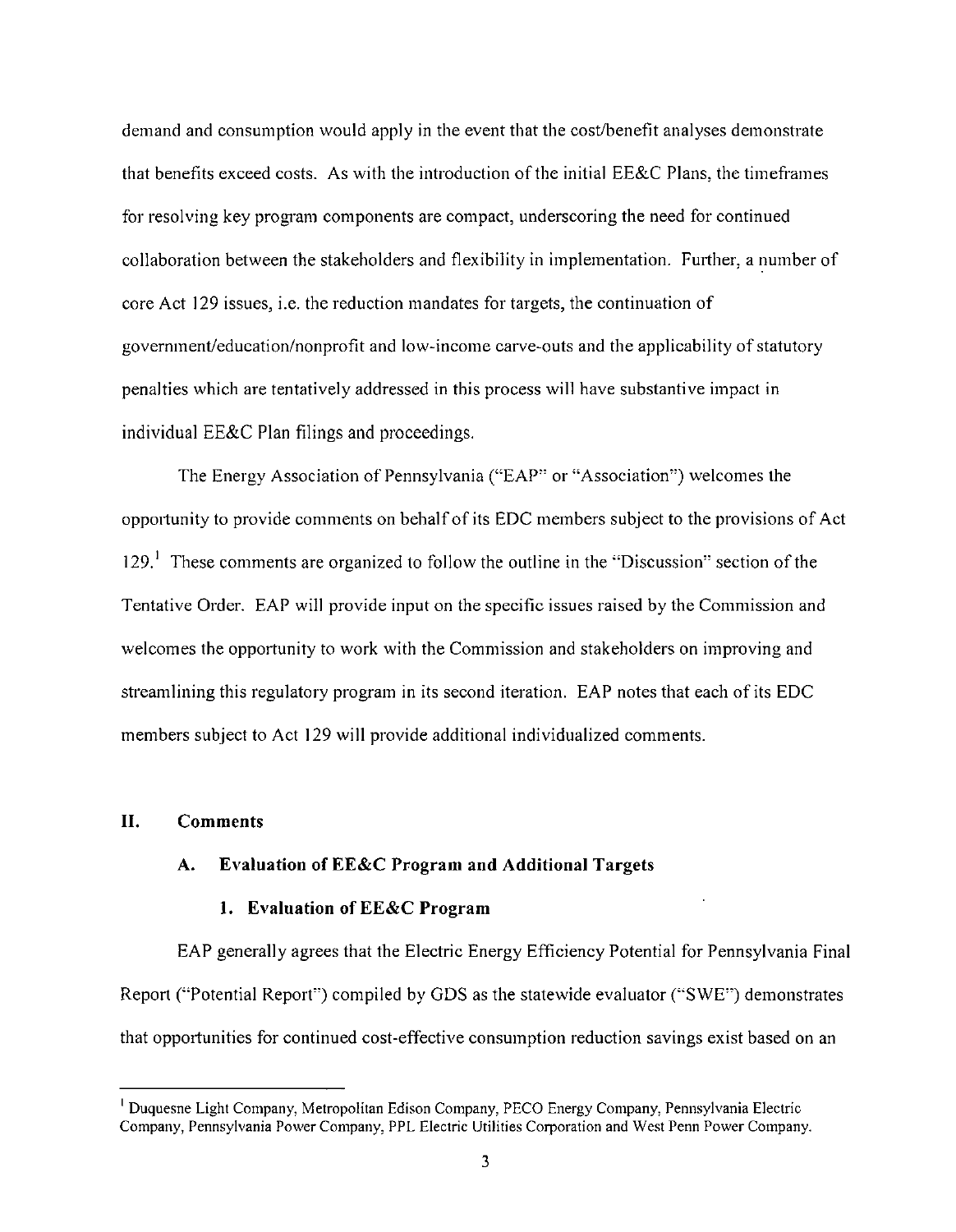**annual spending cap of 2006 annual revenues for each of the seven Pennsylvania EDCs subject to the Act 129 program. EAP accepts that the Potential Report suggests that the benefits of the initial Act 129 program ("Phase I") as they relate to reductions in energy consumption will exceed program costs and believes that it is prudent to consider at this time additional incremental reductions in energy consumption for a second Act 129 program term ("Phase II").** 

#### **2. Proposed Additional Incremental Reductions in Consumption**

#### **a. Length of Program**

EAP does not have any comments on the length of the Phase 11 Act 129 Program.

#### **b. Baseline for Targets**

EAP agrees with the decision of the Commission to use each EDC's expected load as **forecasted by the Commission for June 1, 2009 through May 31, 2010 as the baseline for measuring savings in Phase II.** 

#### **c. Reduction Targets**

With respect to the specific reduction targets outlined in the Potential Report, EAP is concerned that the targets identified will be difficult to achieve for a number of reasons.

First, EAP believes that the acquisition costs used by the SWE do not accurately reflect the changed circumstances that are certain to exist in Phase 11 and that consequently the reduction targets are too high based on statutory budget constraints. EAP believes acquisition costs will increase in Phase II from the current  $18¢/kwh$  and that the reduction targets do not accurately reflect those increased costs. For example, based on changes in federal law<sup>2</sup>, savings attributable to lighting will be 25 to 40% less than in Phase 1, requiring a greater expenditure of budget to achieve the same level savings for lighting in Phase II. Savings from residential

 $121$  STAT. 1492 PUBLIC LAW 110-140—DEC. 19, 2007, known as The Energy Independence and Security Act of 2007.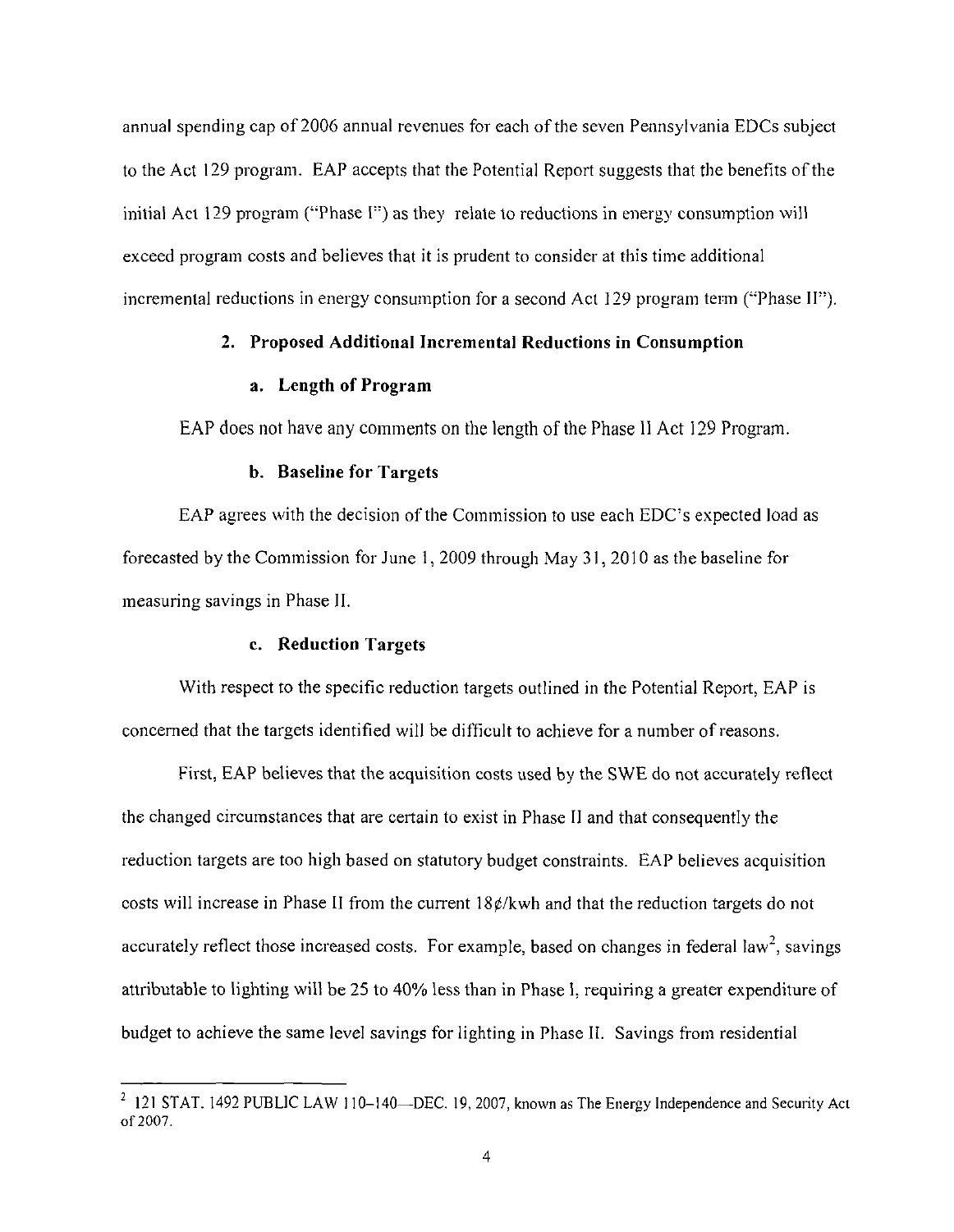lighting programs in Phase I were 52% of the total verified savings as reported in the SWE: Act 129 Annual Report for Program Year 1: June 1, 2009 – May 31, 2010. Lighting measures are certain to be offered in Phase II EE&C Plans and EAP believes they will continue to represent a substantial percentage of overall savings. The acquisition cost estimates used by the SWE in the Potential Report will necessarily result in more budget dollars being dedicated to lighting measures in Phase II to meet the proposed targets. Further, if acquisition costs do not reflect the changed circumstances for lighting or other factors that increase costs over time, such as inflation, EDCs will need to rely heavily upon inexpensive measures to meet the targets rather than develop measures and strategies for more comprehensive measures with higher acquisition costs as advocated by stakeholders.

Second, EAP believes that the impact of the annual TRM updates which have consistently resulted in downward adjustments to savings calculations must be considered in setting consumption reduction targets. Experience in Phase I demonstrates that as technology improves and statutes/codes are modified to raise baselines, the savings values upon which EDCs relied in designing their current PUC approved EE&C Plan decrease. This, in turn, necessitates modifications to meet the target set under Act 129. This circumstance, i.e. meshing decreasing savings values into a previously approved EE&C Plan, is particularly difficult to manage under Act 129 with its fixed budgets, specific dates for meeting targets and large penalties.

EAP offers that a partial solution may be to determine compliance by considering whether the EDC used its best efforts to achieve a fixed percentage of the three-year consumption reduction targets set forth in the Potential Report. A separate approach would be to determine consumption reduction targets in subsequent Act 129 Programs in connection with an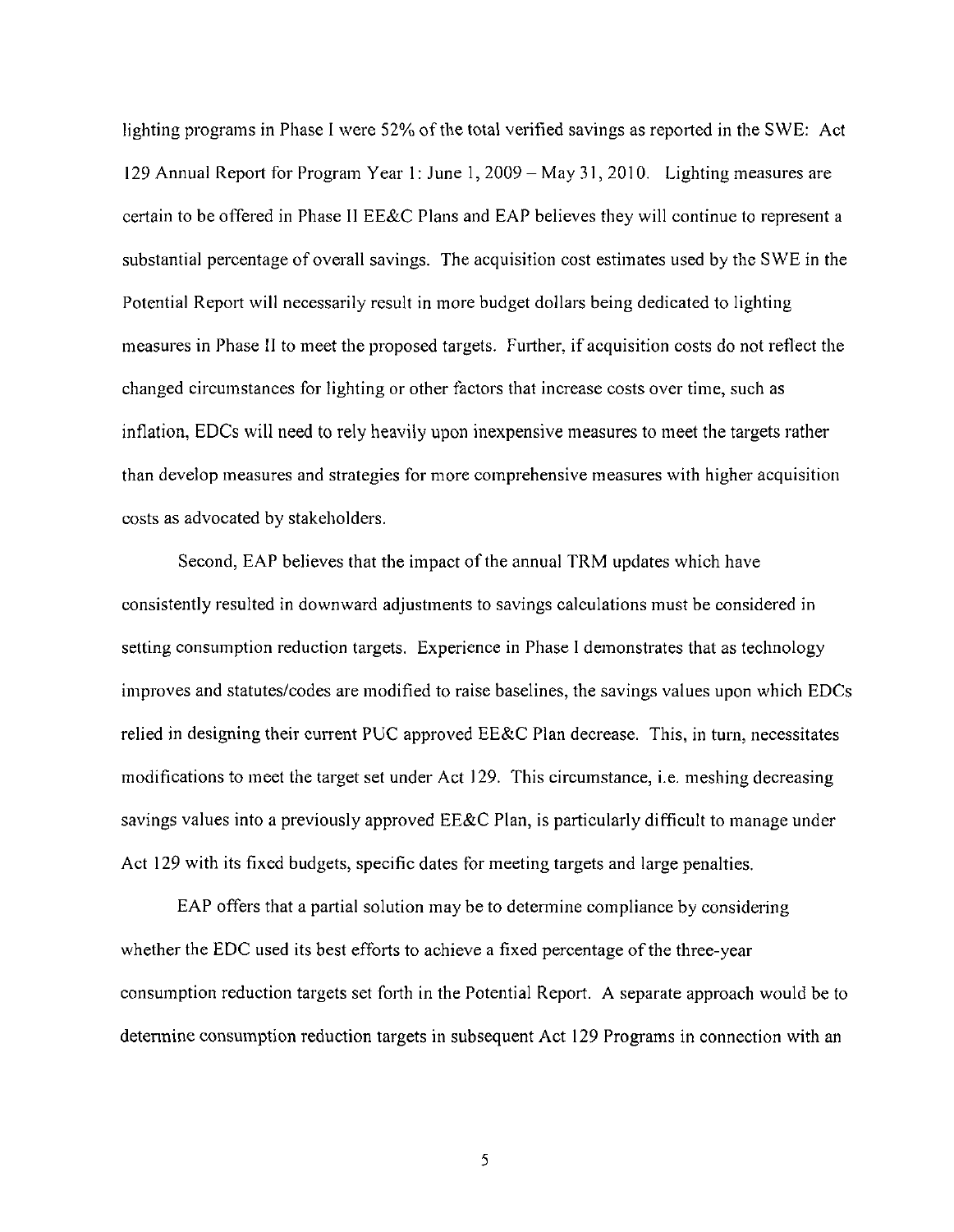on the record proceeding which would allow for consideration of additional evidence on assumptions and information presented in the current or future market potential reports.  $3$ 

#### d. Aligning Targets and Funding

EAP does not offer specific comments on the Commission decision to calculate the consumption reduction requirements in Phase II based on a full expenditure of 2% of 2006 annual revenue in each year of Phase II. EAP requests that the factors discussed above in Section A.2.C., among others, be considered by the Commission in addressing targets for subsequent Act 129 Programs.

#### **3. Peak Demand Reductions**

#### **a. Exclusion of Peak Demand Reduction Obligations for Phase II**

EAP agrees with the Commission decision to exclude peak demand reduction obligations from its proposal outlining Phase II targets and to consider further demand reductions in subsequent Act 129 programs only after it receives the results of the study outlined in its March 4,2011 Secretarial Letter.

#### **b. Interim Demand Response Programs**

EAP notes the Commission's recommendation to encourage the continuation of particular demand response programs such as load curtailment apart from the Act 129 programs and believes that a key consideration for EDC participation must be cost-effectiveness and a cost/benefit analysis which indicates that the benefits support cost recovery from ratepayers.

 $3$  Findings of fact necessary to support the decision of an administrative agency, such as the Commission, must be based on substantial evidence. Met-Ed Indus. Users Group V. Pa. P.U.C, 960 A.2d 189, 193 n. 2 (Pa. Cmwlth. 2008). The substantial evidence tesl requires that fact finding be based exclusively on evidence admitted to the record in an administrative proceeding. Kyu Son Yi v. State Board of Veterinary Medicine, 960 A.2d 864, 870-871 (Pa. Cmwlth. 2008).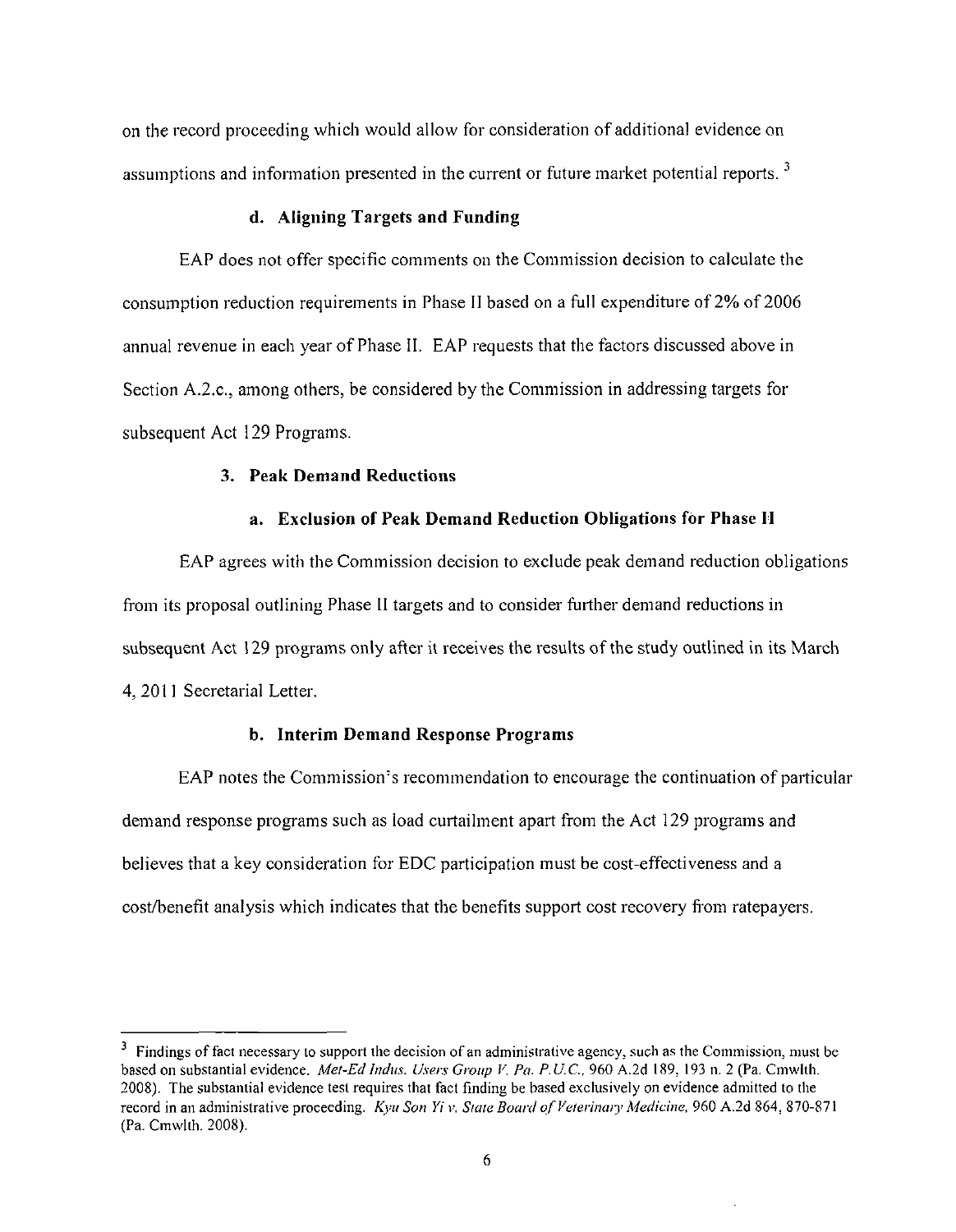#### **c. Amending the Top 100 Hours Methodology for Future Phases**

EAP agrees with the Commission decision to include in the ongoing demand response study being conducted by the SWE a recommendation of a "potentially more optimal peak demand reduction program design" but notes that the determination to mandate demand reduction targets in a subsequent Act 129 program depends on whether the current design is costeffective. See 62 Pa. C. S. §2806.1(d)(2).

#### **4. Carve-Out for Government, Educational and Nonprofit Entities**

#### **a. Prescription of a Government/Education/Nonprofit Carve-out**

EAP agrees that proposing a carve-out for the government/educational/nonprofit sector in Phase II similar to that mandated by the statute in the Act 129 Phase I program is within the discretion of the Commission and agrees that Act 129 does not provide authority to assess penalties for failure to achieve the 10% carve-out under 66 Pa. C. S. § 2806.1(f).

EAP does not comment here on the appropriateness of assessing penalties against an EDC under Chapter 33 of the Pennsylvania Public Utility Code, 66 Pa. C. S. §3301(a) in the event that the govemment/educational/nonprofit sector in a particular EDC service territory does not meet the ten percent (10%) carve-out for consumption reduction as set forth in a future Phase II EE&C Plan. EAP does believe that any examination of savings achieved by this sector under a Phase II Act 129 Program which seeks to asses penalties would involve a consideration of a myriad of factors including the best efforts of the EDC to obtain that level of savings from this sector and the state of the economy as it impacts the ability/willingness of these entities to spend limited dollars on particular consumption reduction measures between June 1, 2013 and May 31, 2016.

 $\overline{\tau}$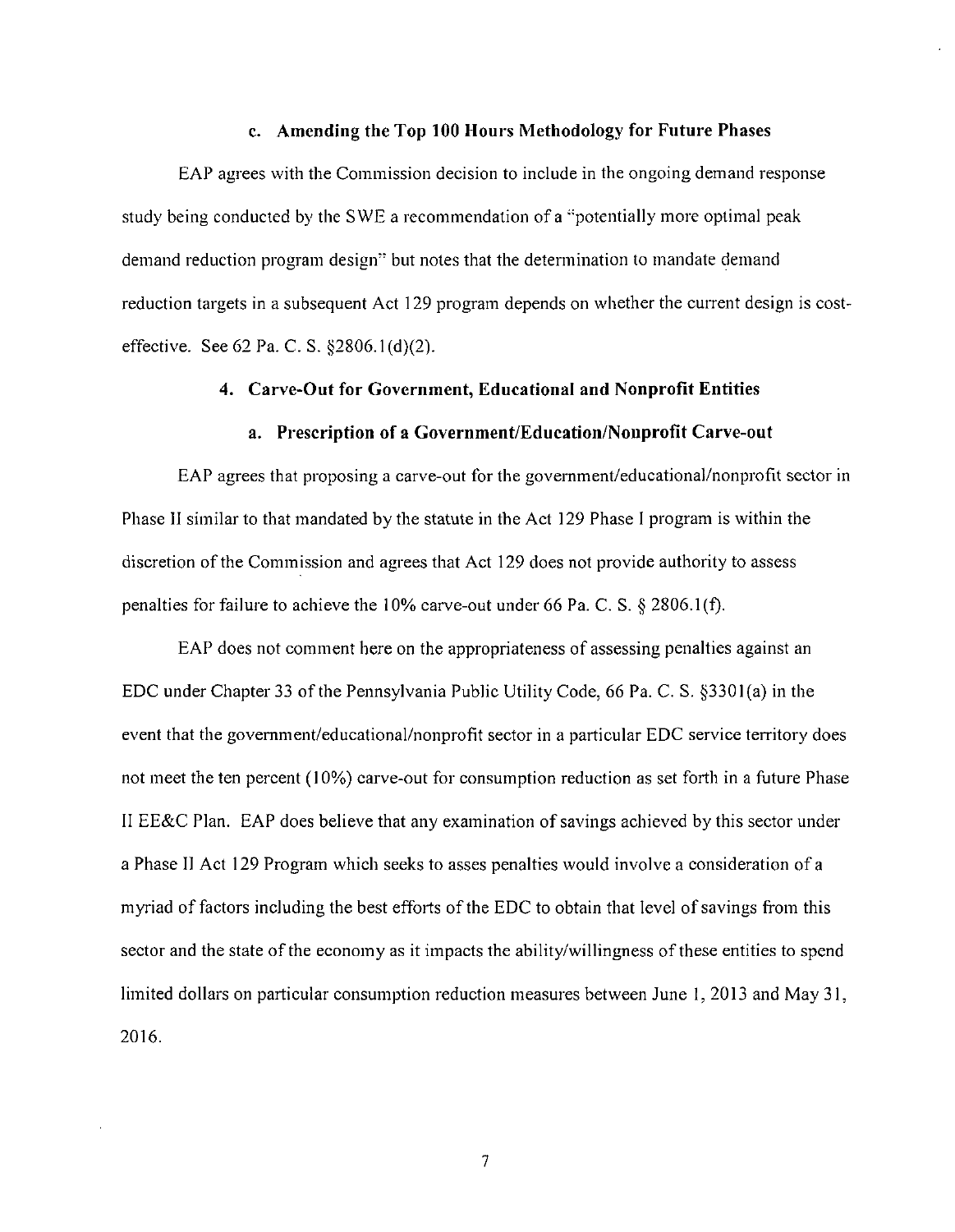#### **b. Inclusion of Multifamily Housing**

EAP agrees with the suggestion that a renewed emphasis on measures aimed at achieving energy consumption savings in multifamily housing units may help to achieve any Phase II carve-out for the government/educational/nonprofit sector. Such measures and the anticipated energy savings may also inure to the benefit of low-income utility customers and improve participation from the commercial ratepayer class in Act 129 programs. EAP believes that the key to inclusion of a multifamily measure in Phase II EE&C Plans is to encourage flexibility in the development of strategies and measures aimed at this type of housing stock while recognizing that any measure must be cost-effective with incentives/rebates that do not tax the budget for the sector.

#### **c. Inclusion of On-Bill Financing**

Generally, EAP opposes the inclusion of utility on-bill financing programs as a means of providing customers with low-cost financing for energy efficiency projects. EAP would encourage customers "who do not qualify for conventional financing" to participate in programs such as those offered through the Keystone HELP Loan Program to fund their portion of the expense attributable to installation of energy efficiency measures. EAP would further urge public entities to explore opportunities afforded by the Guaranteed Energy Savings Act, 62 Pa. C. S. §§3751-3758, a 1998 state law which enables "government units" to hire energy service companies to assist in achieving energy conservation savings with fees for evaluation, design, implementation and installation of the measure paid over a period of time not to exceed 15 years from the savings attributable to the measure. See 62 Pa. C. S. §3754(c).

As suggested by the Commission, a working group to "explore the various models, identify possible financial partnerships and detennine the application feasibility to each customer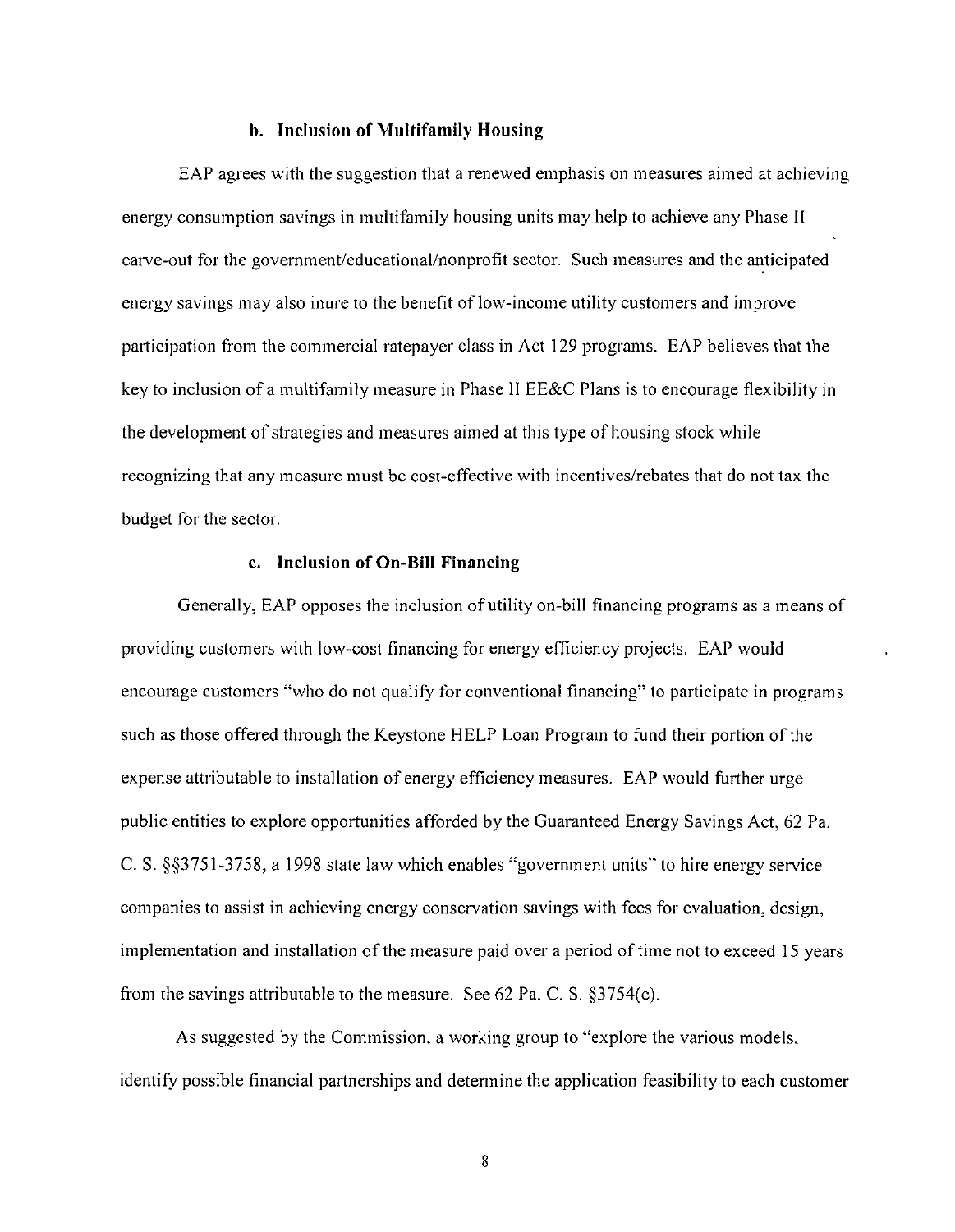class" could identify possible benefits of on-bill financing. EAP also believes that any working group must carefully examine the costs to utilities and ratepayers of imposing such programs upon the industry and the impact on the market which currently exists to finance energy savings measures in homes, businesses and government facilities. EAP would welcome the opportunity to participate in such a working group.

#### **5. Low-Income Measures**

#### a. Prescription of a Low-Income Carve-Out

EAP agrees that proposing a carve-out for the low-income sector in Phase II similar to that mandated by the statute in the Act 129 Phase I program is within the discretion of the Commission and agrees that Act 129 does not provide authority to assess penalties for failure to achieve that carve-out under 66 Pa. C. S. § 2806.1 (f). EAP, however, asks the Commission to reconsider its proposal to further prescribe the carve-out by requiring that, in addition to providing a proportionate number of measures for this sector, each EDC Phase II EE&C Plan "obtain a minimum of four-and-a-half percent (4.5%) of the Phase II consumption reduction target."

While EAP understands the continued emphasis on savings for the low-income sector in any Phase II Act 129 Program, EAP is concerned that this additional requirement does not account for existing programs outside of Act 129, such as LIURP or Weatherization Assistance Programs ("WAP") administered by the Pennsylvania Department of Community and Economic Development. AH regulated utilities, including those subject to Act 129, devote substantial resources funded by ratepayers to energy conservation programs which specifically benefit lowincome customers. Under Act 129, low-income measures are fully handed by residential ratepayers who also fund LIURP and, through their federal tax dollars, WAP.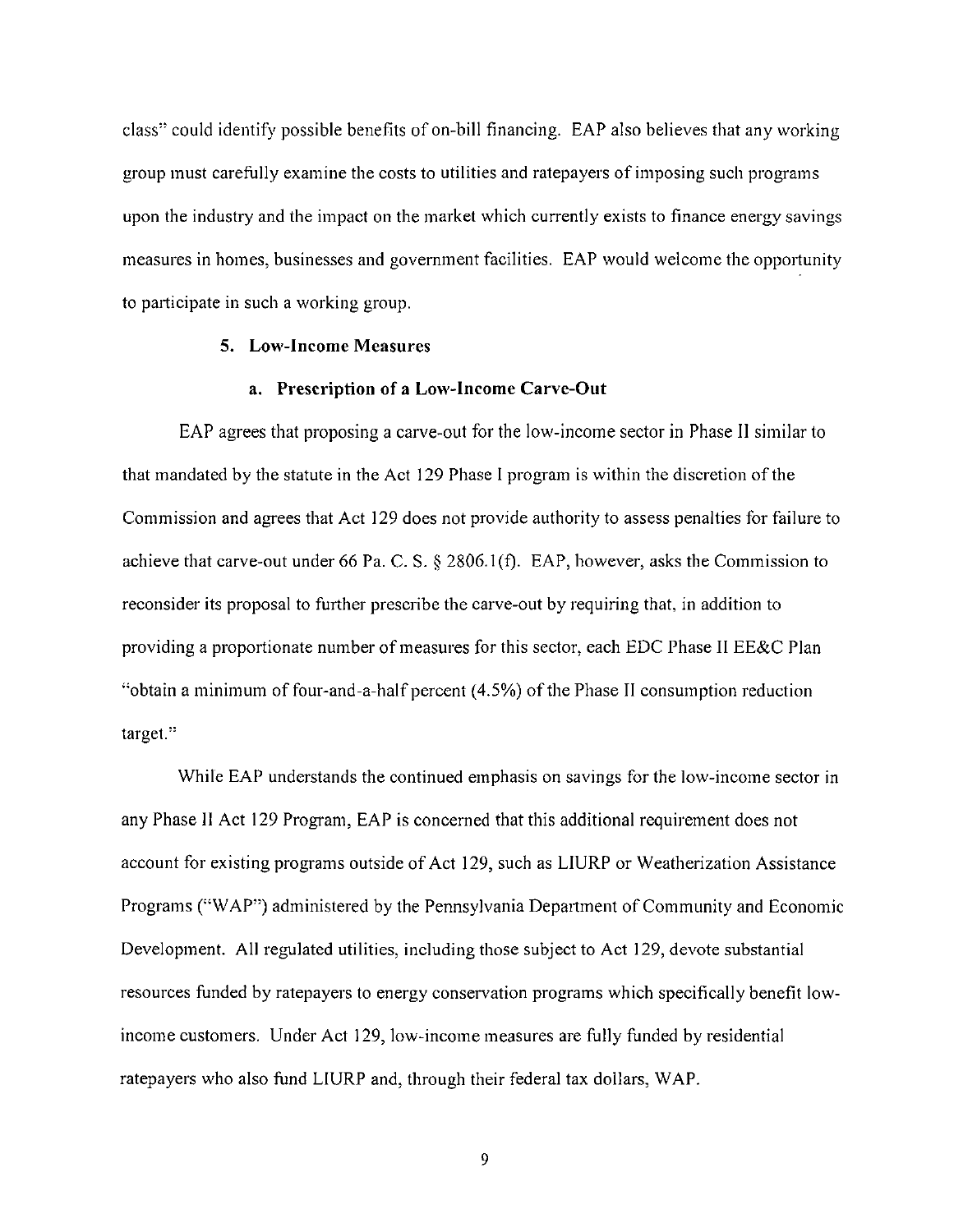The Association is not suggesting that the need for improved energy efficiency among these customers is different or less important than among non-low-income residential customers. EAP maintains that the Commission must balance the increased acquisition costs which will be incurred based on this additional requirement in light of the limited Act 129 budget, the number of existing conservation programs aimed at assisting this customer group and the greater proportion of the Act 129 budget which will inevitably be devoted to achieving this new requirement. EAP submits that this balancing does not support additional prescriptive requirements as a way to bolster the low-income carve-out.

Further, the Potential Report does not detennine a market potential for the low-income sector and EAP seeks clarification with respect to the Commission's proposal that sufficient market potential exists to meet the additional mandate. The Association urges the Commission to facilitate savings among low-income households by affording EDCs increased flexibility to generate savings from this sector of the residential customer class as opposed to prescribing a specific percentage of savings to be achieved.

Further, as stated above in its comments to the government/educational/nonprofit carveout, EAP believes it is premature to determine whether the Commission would assess penalties under Chapter 33 of the Public Utility Code for failure to achieve a low-income carve-out in Phase II. EAP anticipates that if the PUC were considering penalties it would examine the best efforts of the utility to achieve any target.

#### **b. 250% of the Federal Poverty Income Level Guidelines**

In the event that a Final Implementation Order prescribes that each EDC EE&C Phase II Plan achieve 4.5% of its mandated consumption reduction from the low-income sector in addition to providing a proportionate number of measures to low-income customers, EAP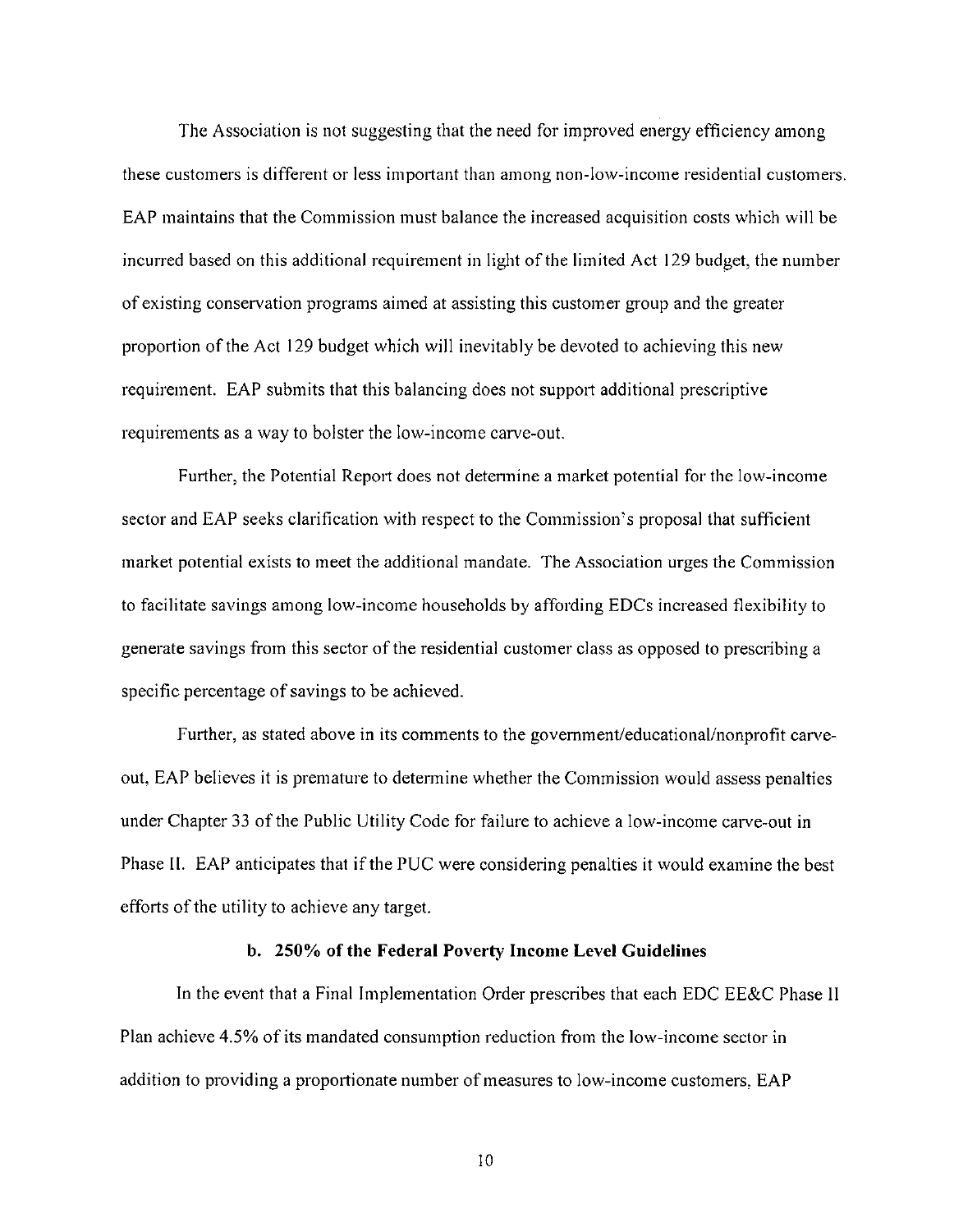supports the Commission proposal that EDCs have the flexibility to expand the low-income sector to include households up to 250% of the Federal Poverty Income Guidelines and to count savings attained from low income participation in non-low-income programs.

#### 6. Accumulated Savings in Excess of Reduction Requirements

EAP supports the Commission recommendation to permit savings achieved in excess of the energy consumption reduction targets during Phase 1 to accrue and be applied towards meeting energy consumption reduction targets established for Phase II. The Association asks the Commission to further clarify that such savings should be applied in Phase II at the particular customer sector level where achieved in Phase I.

#### **B. Plan Approval Process**

Initially, EAP states that, as with Phase I, the schedule and timeframe for the drafting, filing, approval and implementation of the Phase II EE&C Plans is aggressive particularly when considering that certain key components, i.e. the plan template, a 2012 Total Resource Cost Test Order, the 2013 Update to the Technical Reference Manual and a Phase II Conservation Service Provider Order, will not be available until shortly before or after the proposed filing date for the Phase II EE&C Plans in November 2012. Additionally, the proposed timeframe, while assuring a seamless transition between Phase I and Phase II Act 129 Programs, dictates that certain analyses required under the statute will not be completed until after the Phase II EE&C Plans have been filed, i.e. the cost/benefit analyses required under 66 Pa. C. S. §§2806.1(c)(3) and (d)(2). The downside of tight timeframes, however, must be weighed against the various inefficiencies that would be experienced if particular measures were to "go dark" or a lag existed between Act 129 Programs.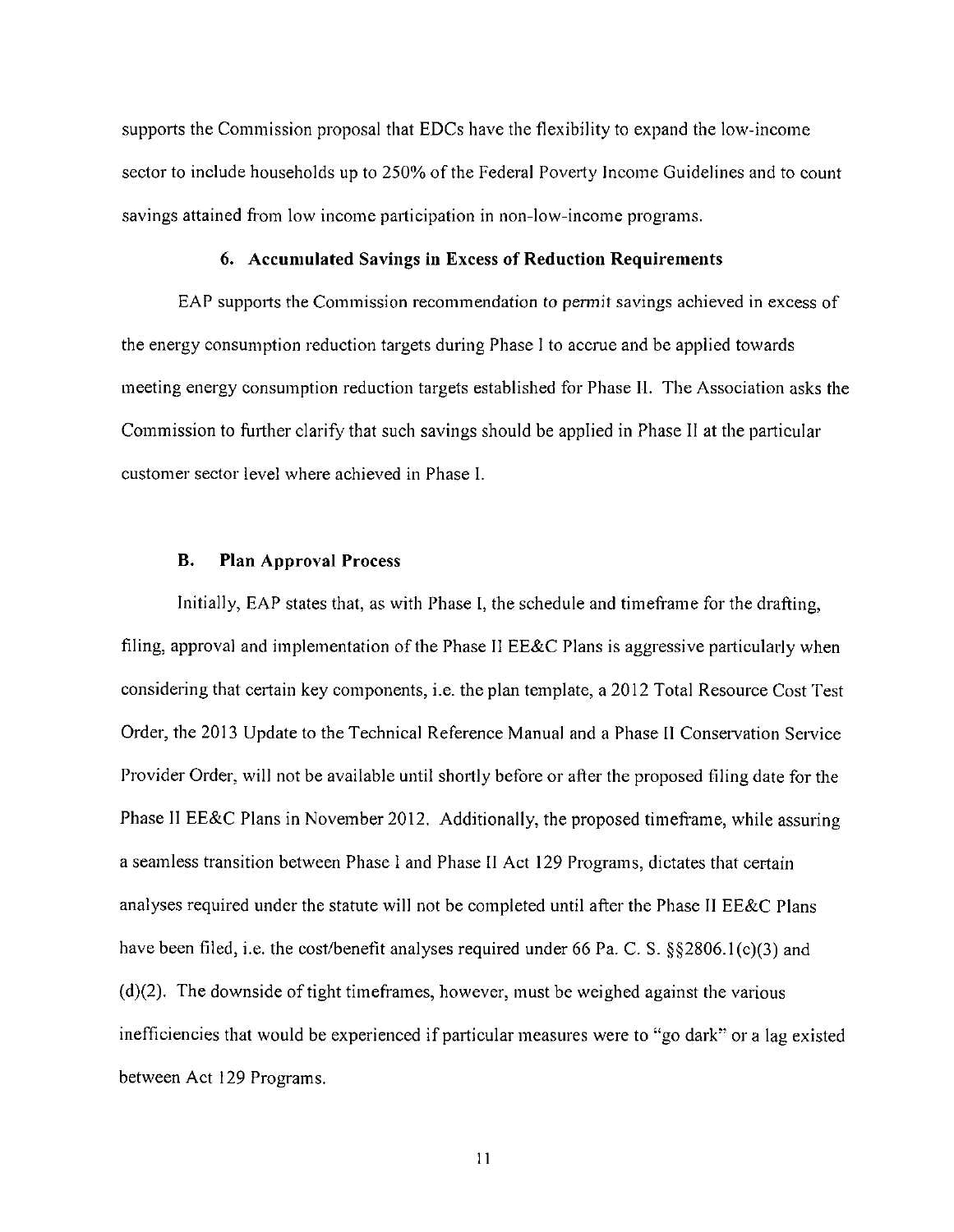EAP supports the decision of the Commission to proceed in proposing parameters for Phase 11 in advance of the completion of Phase I and prior to the completion of the evaluations required under Act 129. EAP further appreciates the prudence exhibited by the Commission in determining that insufficient information exists at this time to decide whether demand reductions in Phase I have been cost-etfective so as to warrant additional incremental requirements for demand reduction in Phase II. See, 66 Pa. C.S. §2806.1 (d)(2). EAP believes that a similar caution is warranted in establishing specific energy consumption reduction targets and in crafting the process for approval of the Phase II EE&C Plans and subsequent modifications offered by stakeholders or EDCs. EAP urges the Commission to insert flexibility into the targets and approval/modification processes to the greatest extent possible, taking into account the need for EDC certainty in drafting and implementing plans and the due process concerns of all parties to Act 129 proceedings.

For example, EDCs worked with PUC staff during Phase I to develop a streamlined process for considering minor plan changes which was adopted on June 9, 2011 in the Minor Plan Change Order at Docket M-2008-2069887. As discussed below under section G of these comments, EAP asks the Commission to support a further shortening of the timeframe for approval of minor plan changes following notice to interested parties and an opportunity to pose an objection. The additional streamlining sought is appropriate, particularly where, as here, parties have been participating in regular meetings held by the EDCs to continually gather stakeholder input and those same parties are provided an opportunity to object to minor plan changes.

Likewise, with respect to detennining consumption reduction targets in Phase II in the context of a Tentative Order process, EAP urges the Commission to consider flexibility in either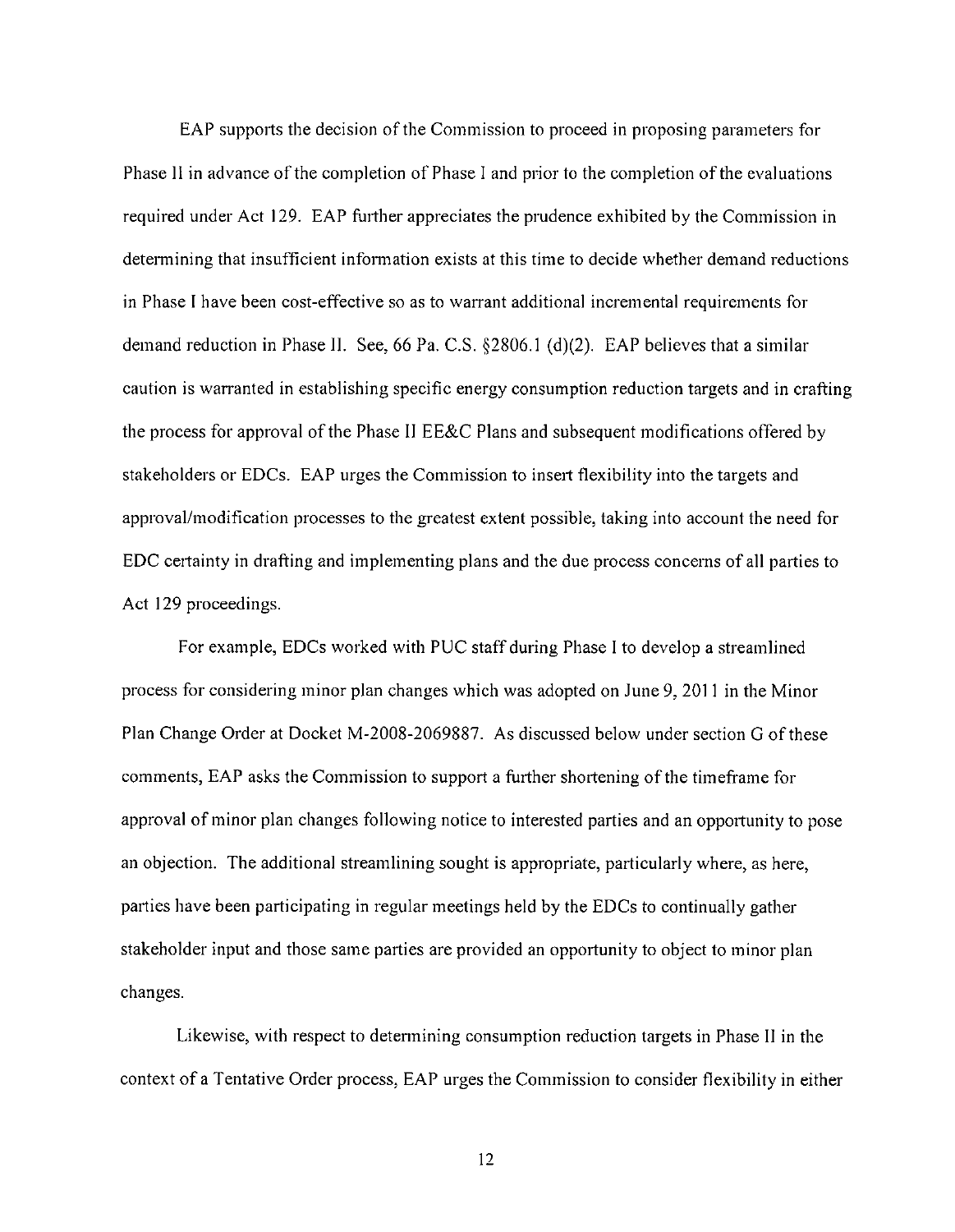fixing the targets for Phase II or in measuring future compliance. Initially, EAP and its EDC members subject to Act 129 have concerns about the acquisition costs used by the SWE in the Potential Report to calculate energy consumption reduction targets. As stated above in section A of these comments, the acquisition costs used are low, causing the targets to be overstated. At the same time, it is both crucial to facilitate a seamless transition between Phase I and Phase II and to set the consumption reduction targets prior to the drafting, filing and review of Phase II EE&C Plans. EAP suggests that, in this circumstance where the Commission seeks to establish a new mandate through a public comment process, flexibility in application is warranted and one solution would be to base compliance on using best efforts to achieve a percentage of the targets set forth in the Potential Report.

#### **1. Phase 11 EE&C Plan Approval Process**

EAP appreciates the Commission statement that the EE&C Plans are "evolutionary in nature as the Act provides for modification of those plans after approval." Tentative Implementation Order at p. 31. Further, EAP emphasizes that not only have the EDCs engaged in discussions with the statutory advocates and stakeholders in the pre-filing stage of developing EE&C Plans for both Phase I and now Phase II, but EDCs have regularly engaged stakeholders throughout the implementation of the Plans. This dialogue has helped inform plan modifications proposed by the EDCs during Phase I and has facilitated improvements in application processes and the introduction of new measures to the TRM.

EAP supports the Commission decision to eliminate an automatic public input hearing on the Phase II EE&C Plans, believing that the due process is provided in the approval proceedings outlined on p. 32 of the Tentative Implementation Order.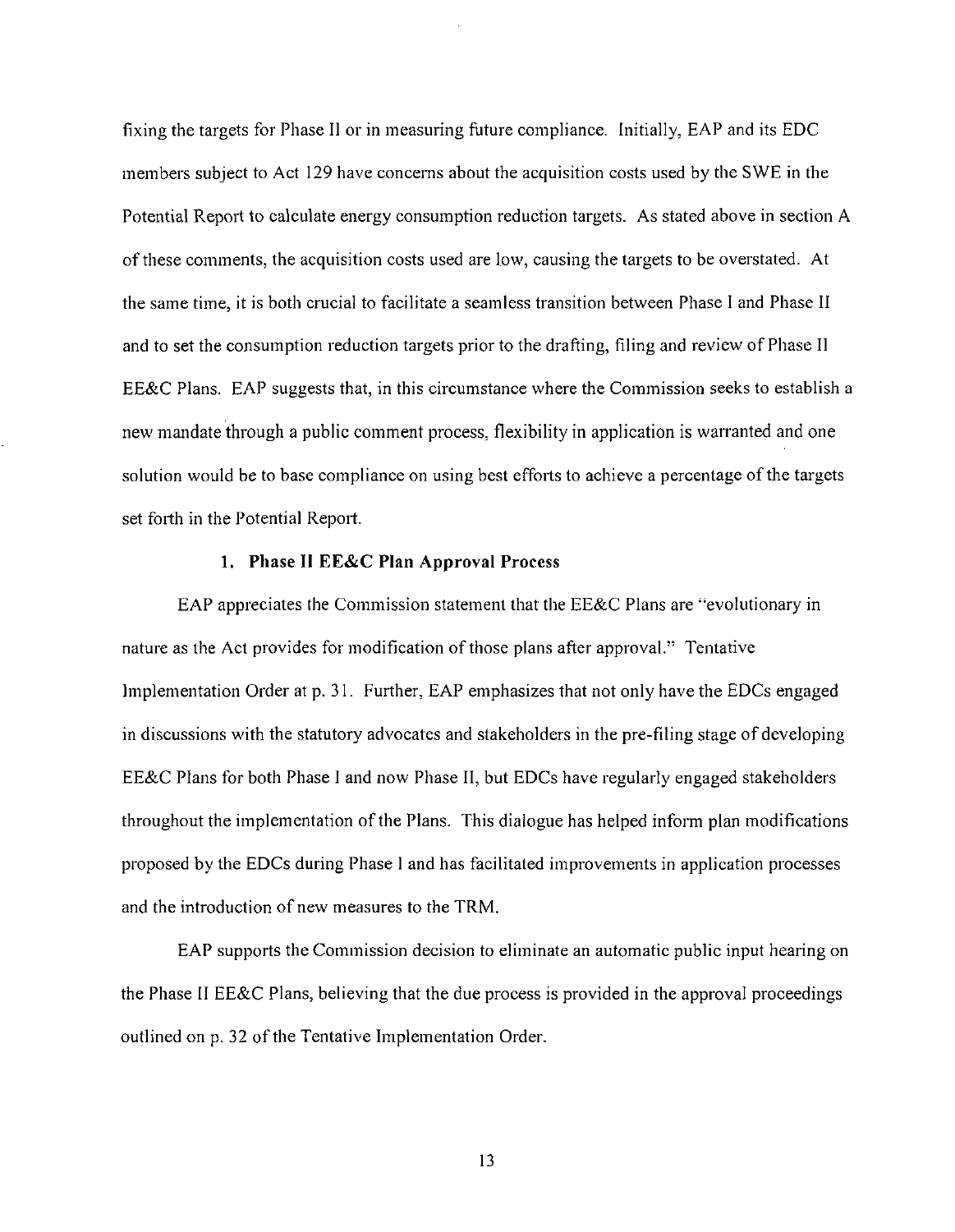#### **2. Phase 11 Planning Timeline**

The proposed timeline demonstrates the difficulty of managing the numerous pieces that are part of the Act 129 regulatory puzzle. EAP suggests that where possible the Commission consider issuing orders in advance of the proposed dates to allow maximum time for inclusion of PUC decisions into Phase II EE&C Plans and permit EDCs to advance filing and/or implementation of Phase II measures where possible.

#### **3. Additional Phase IT Orders**

EAP again asks that where possible the date for issuance of the final orders in these key areas be accelerated. Of immediate concern is the date for issuance of the EE&C Plan Filing Template which is slated to occur on September 24 approximately 5 weeks prior to the anticipated November 1 date for filing the Phase II EE&C Plans. Finalizing the fonnat for the plan is an important piece in the drafting, particularly if the template will be substantially different from the fonnat used by the EDCs in 2009 and if new infonnation is required. Early release of the template may allow for a voluntary staggered filing of EE&C Plans, beginning before the November 1 date.

Recognizing that an earlier release date for these additional Phase II orders may not be possible, EAP again stresses the need for retaining flexibility in how targets are met and for allowing flexibility to the EDCs in developing, implementing and addressing market conditions during the Phase II Act 129 Program.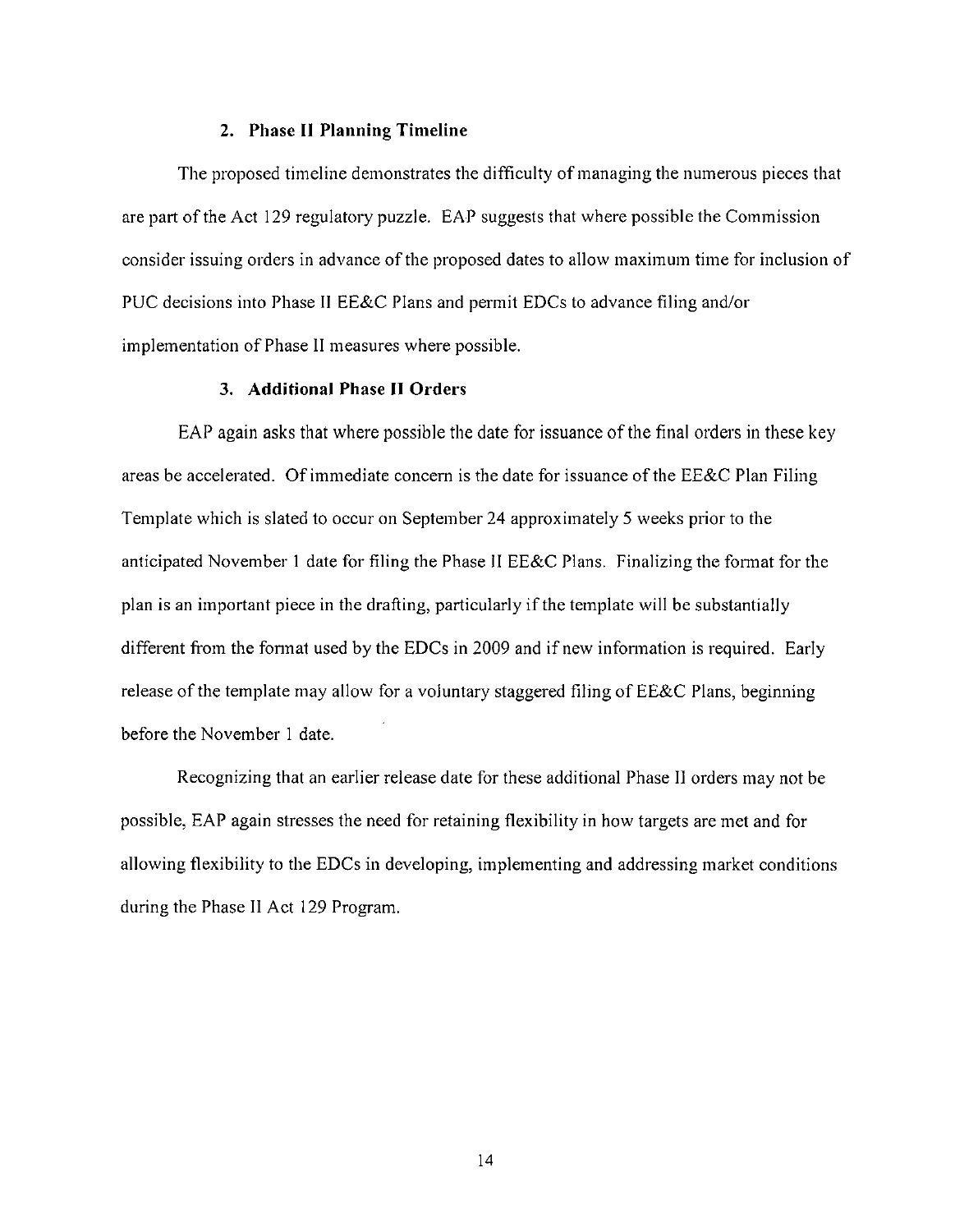#### **C. Plan Effectiveness Evaluation Process**

#### **1. Statewide Evaluator**

**EAP looks forward to working with the Commission to address the requirements for a Phase II Statewide Evaluator and urges the Commission to consider ways to streamline the RFP process and/or continue the existing contract with GDS. Additionally, EAP agrees that SWE funding should be handled as it is currently in Phase I.** 

#### **2. Technical Reference Manual**

EAP acknowledges that the Commission supports annual updates to the TRM so as to include the most current infonnation regarding the deemed savings for measures included in the manual. EAP also agrees that the process currently employed which provides for input initially through the Technical Working Group ("TWG") and then again through the issuance of a tentative order is geared to allow optimum input from all interested parties prior to finalizing the update. EAP further understands the difficulty in perfectly aligning the 2013 TRM Update with the filing of the Phase II EE&C Plans.

Recognizing these principles, EAP suggests that with respect to application of the annual update, the Commission would necessarily consider the impact that changes in the calculation of deemed savings or EM&V protocol criteria have on the ability of an EDC to then meet targets under an approved EE&C Plan. The approved EE&C Plan was based on the then current assumptions/deemed savings contained in the applicable TRM. Aligning the approved Plan with an Annual TRM Update calls for flexibility either in the effective date for the revision or in determining compliance where a particular modification substantially changes the value of deemed savings. In Phase I, the Commission balanced the need to have up-to-date infonnation in the TRM with the ability of the EDC to rely upon a prior Order approving its EE&C Plan by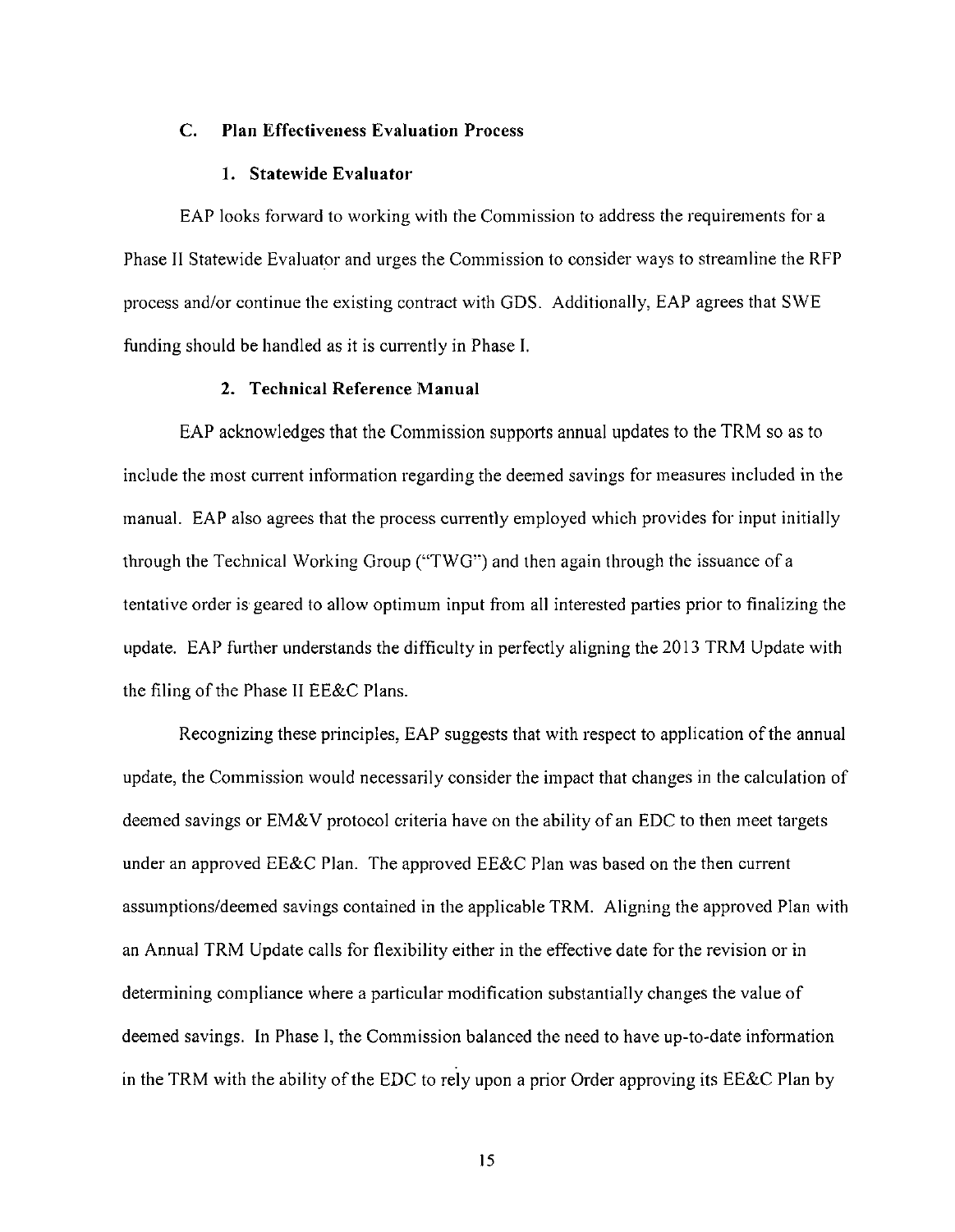extending the effective date for particular modifications to the TRM. EAP asks, at a minimum, that such flexibility continue.

EAP further believes that the procedural issues which arise from the continuing update of the TRM may be addressed by injecting flexibility into the process for detennining compliance. The potential for assessing a penalty for non-compliance under circumstances where the value of deemed savings and/or the methodology for detennining the value of savings are not constants raises concerns of fundamental fairness. This is particularly evident here where the EE&C Plans are implemented pursuant to a final order following a due process proceeding and targets must be hit at a specific point in time. While interim plan modifications are permissible following a second due process proceeding, it may not always be possible to achieve the modification in sufficient time to ameliorate the impact of the change in the TRM. A solution which can work in tandem with annual updates to the TRM and the ability to modify the EE&C Plan is to base compliance on whether the EDC has used best efforts to achieve a set % of the target. Such an approach may offset the substantive due process concerns that have been raised in Phase I regarding updates to the TRM while meeting the Commission directive to use the most current information regarding deemed savings and EM&V protocol.

#### **3. EDC Annual and Quarterly Reporting**

EAP agrees with the Commission proposal to adhere to the annual and quarterly reporting schedule established in the May 25, 2011 Secretarial Letter.

#### **D. Cost-Benefit Analysis Approval Process**

#### **1. 2013 TRC Test**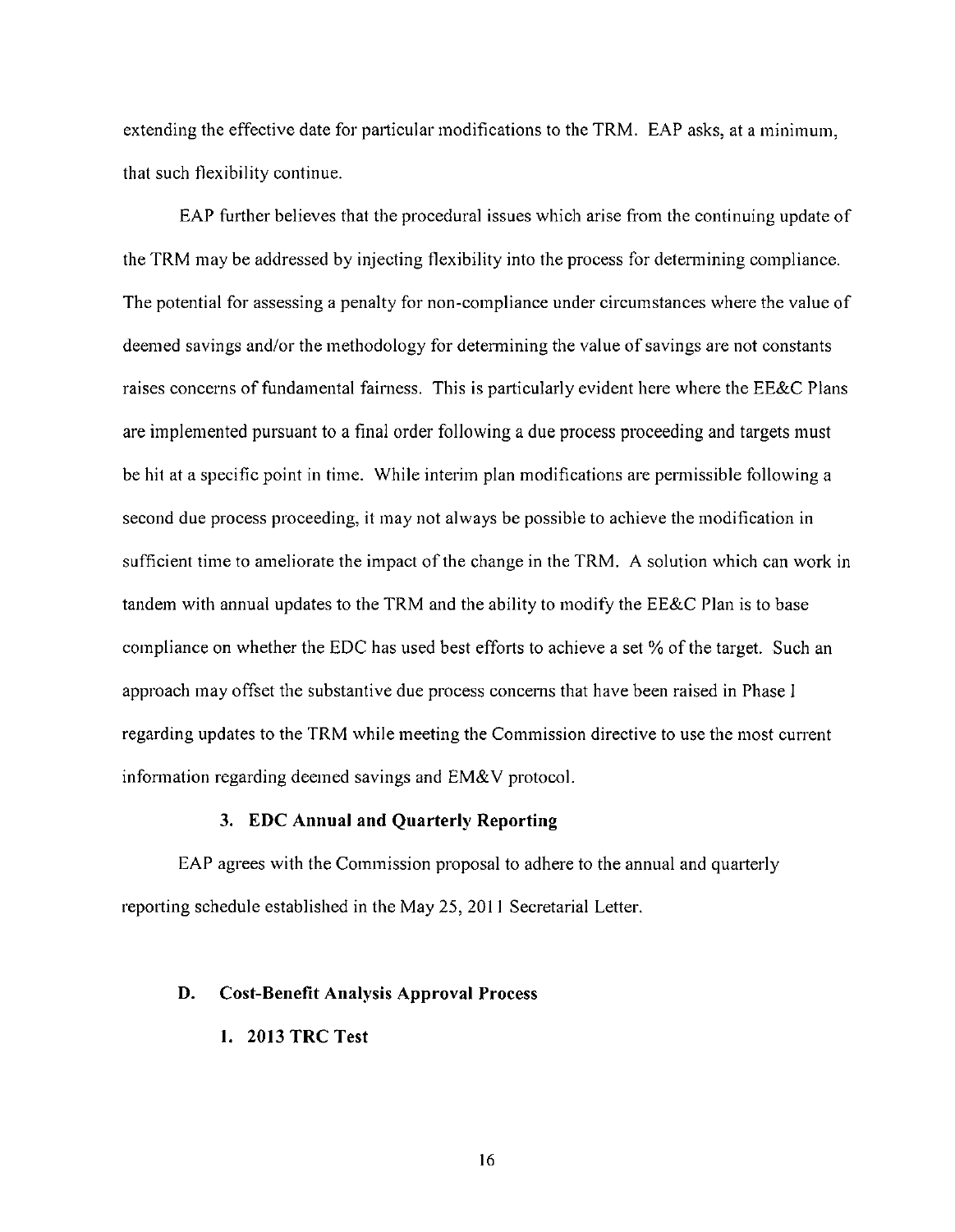**As requested, EAP will submit any comments to the 2013 TRC in response to that Tentative Order which was issued on May 24, 2012.** 

#### **2. Net-to-Gross Adjustment**

EAP agrees with the Commission proposal that any net-to-gross ("NTG") adjustments in Phase II be used solely for program design and implementation and not for compliance purposes. As noted by the Commission in the Tentative Implementation Order, "...NTG research and adjustments prove to be costly endeavors, with results that are often imperfect,  $\dots$ ". Order at p. 47. Adding a NTG component to the compliance analysis under Act 129 would interject a highly subjective factor into an assessment which at present offers little opportunity for discretion or flexibility.

## **E. Process to Analyze How the Program and Each Plan will Enable EDCs to Meet Reduction Requirements**

While EAP agrees generally with the Commission suggestion to continue the savings approach in its evaluation of whether an EDC has met the Phase II consumption reduction target, it incorporates its discussion in Section A above at pp. 4-6 and in Section B at p. 13.

#### **F. Standards to Ensure that a Variety of measures are Applied Equitably to all Customer Classes**

EAP supports the flexibility accorded to the EDCs by the Commission to determine the optimal mix of measures for each customer class under 66 Pa. C.S.  $\S 2806.1(a)(5)$ .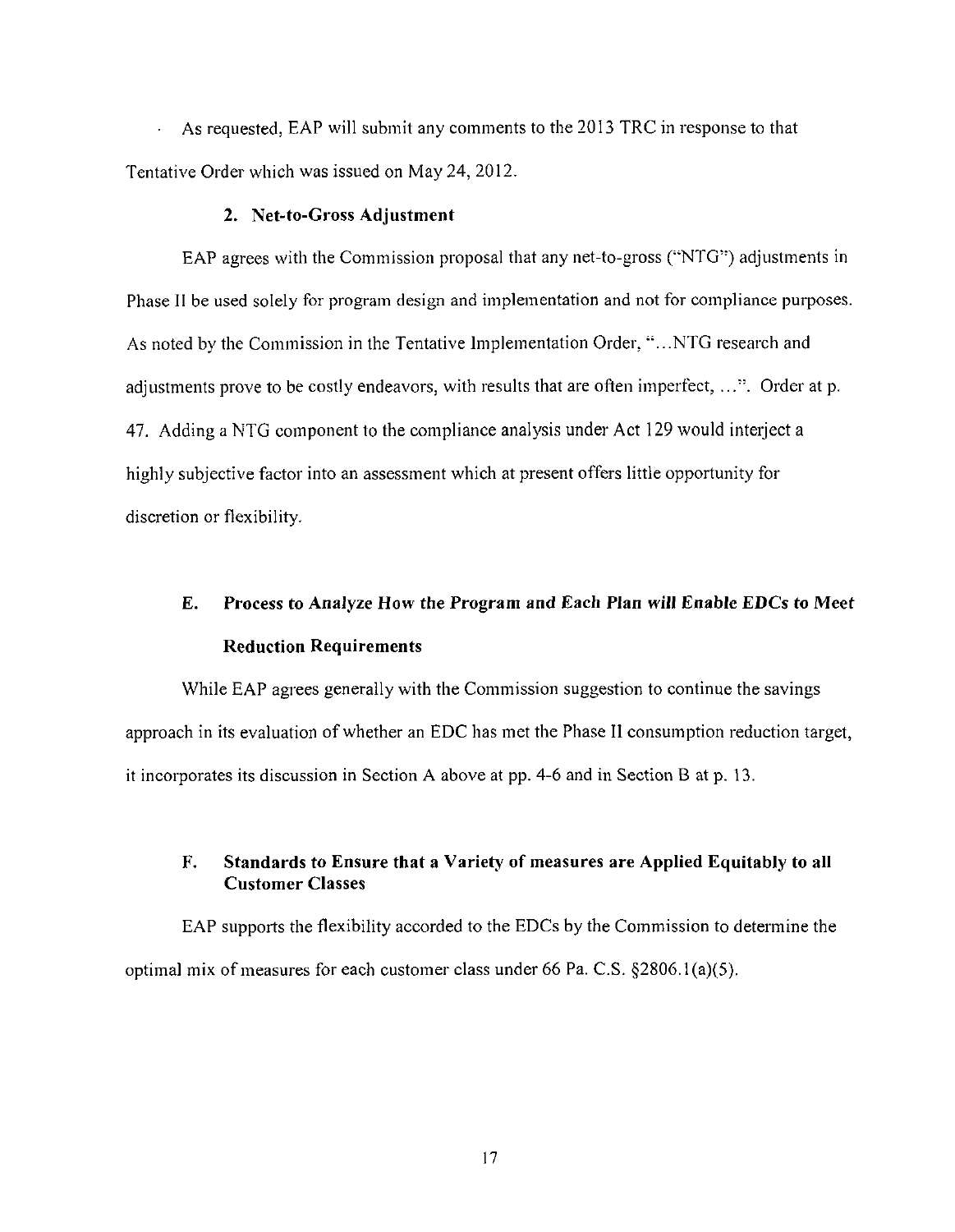#### **G. Process to Make Recommendations for Additional Measures**

EAP offers comments only on the expedited review process for approving minor plan changes which was adopted by the Commission in Phase I in its Minor Plan Change Order on June 9, 2011 at Docket M-2008-2069887. Initially, EAP requests that the Commission consider further streamlining the current expedited review process as suggested by PECO in its comments to the PUC March 1, 2012 Secretarial Letter. Allowing defined minor changes to become effective upon 15 days calendar notice to all interested parties unless an objection is filed complies with procedural due process considerations while providing a less cumbersome method for the implementation of changes which may have originated or been vetted at a stakeholder meeting.

As support for the PECO proposal, EAP includes as an attachment to its comments a chart delineating examples of how other jurisdictions accommodate flexibility in mid-plan changes. EAP is not recommending that the Commission adopt a particular process outlined in the attachment but offers the list as support for both an expanded definition of "minor changes" under the current Order and evidence of the flexibility afforded in other states to initiate changes in a manner suggested by PECO, i.e. the option in New Hampshire to make budget transfers between programs following a two week comment period wherein no objections have been filed.

Additionally, the ability to quickly implement changes reflective of market conditions is one of the hallmarks of a successhil energy efficiency program as noted in a best practices report commissioned by the California Best Practices Project Advisory Committee.<sup>4</sup> The report noted the importance of a balanced portfolio containing a diverse set of programs which can be adapted for different markets with a variety of maturity levels using distinct delivery strategies and

<sup>&</sup>lt;sup>4</sup> National Energy Efficiency Best Practices Study (Vol. P1 - Portfolio Best Practices Report) http://www.eebestpractices.com/pdf/portfolio.pdf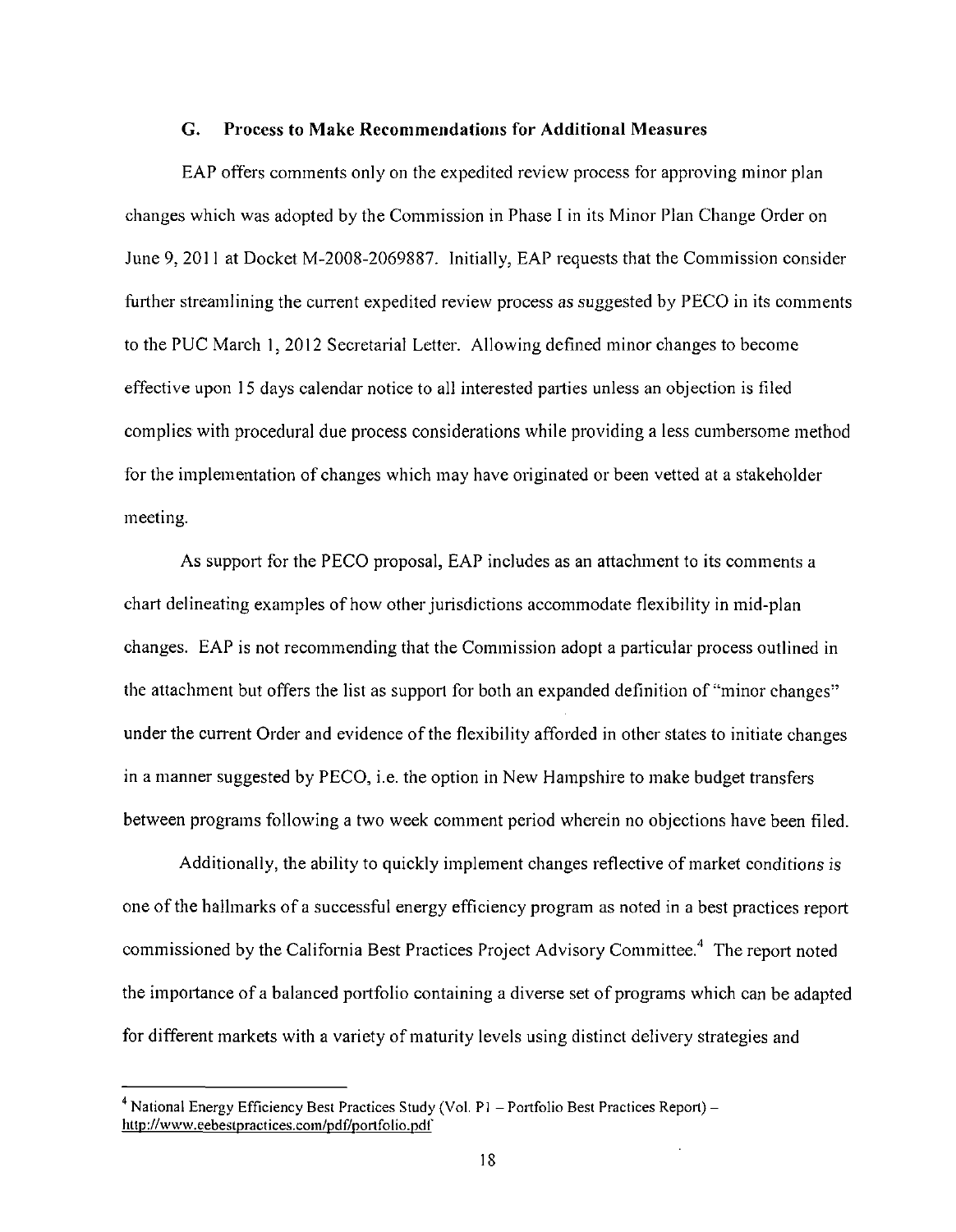stressed the importance of flexibility to make changes at any time, so that initiatives can be continually adjusted and rebalanced to meet current market circumstances.<sup>5</sup>

**Admittedly this study involved the review of programs which use non-utility administrators and which have soft targets and no penalties, but the reasons cited in support of mid-plan changes are relevant to Pennsylvania, i.e. changes in end-user and market acceptance of existing technologies as compared to initial forecasts, introduction of new technologies, changing codes and standards, and the desire to test new approaches. Each of these "challenges" may provide an opportunity for improvement of the EE&C Plan mid-stream both in the development of measures responsive to the market and in the expenditure of ratepayer dollars to**  achieve real savings. While the current Minor Plan Change Order was a first step in addressing **the need for a proactive approach to a changing market, EAP believes a further streamlining of the process is in order based on the experience and knowledge gained in Phase I.** 

#### **H. Procedures to Require Competitive Bidding and Approval of Contracts with CSPs**

EAP urges the Commission to reconsider its requirement that EDCs use a competitive RFP process similar to that employed in Phase I. As acknowledged by the Commission, the schedule for Phase II plan design and implementation is again aggressive. Order at p. 53. Eliminating the need to rebid all existing CSP contracts may ease schedule concerns and may obviate the need for EDCs to engage in RFP processes in January of 2013 in advance of Phase II

<sup>&</sup>lt;sup>5</sup> See also, Energy Efficiency Guidebook for Public Power Communities (Chapter 6) which provides, "To ensure the best use of available funding, portfolio managers should have leeway to adapt strategies in response to changing market conditions ... For example, a utility that has devoted significant resources to a residential new construction program in a booming housing market would be well-advised to shift resources to other programs if the housing market goes into a slump. In addition, program implementation experience and evaluation results will indicate areas where mid-stream adjustments to program strategy may be necessary. " http://www.ecw.org/publicpower guidebook/content.pln?chapterid=6&sectionid=6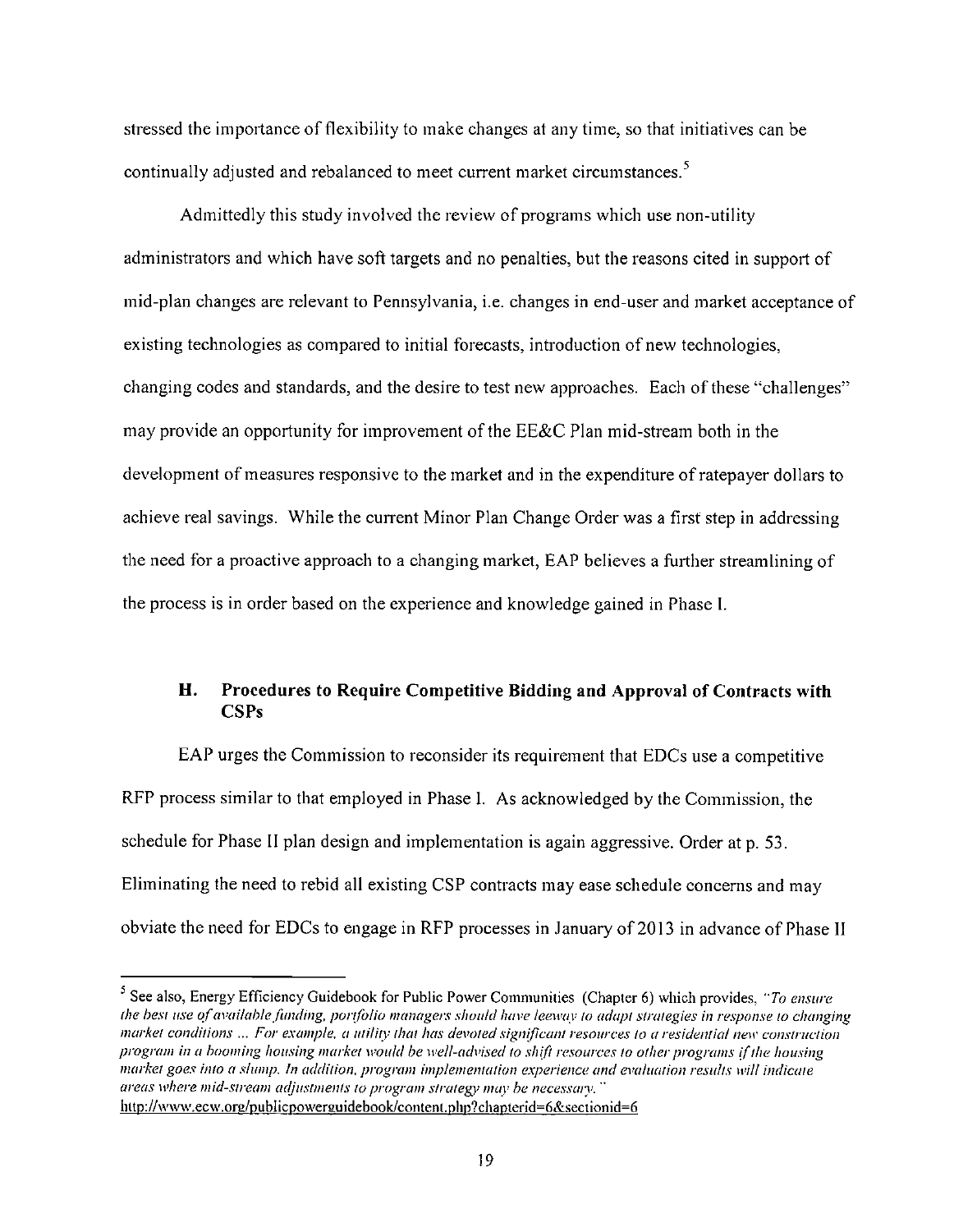EE&C Plan approvals. Additionally, all of the existing CSP contract have been competitively bid and meet the statutory requirement. 66 Pa. C.S. §2806.1(a)(7).

Further, a key concern of all stakeholders (EDCs, statutory advocates, community leaders and various energy efficiency vendors) is the waste and inefficiency associated with allowing programs to lapse or "go dark". Current CSPs would help ease the transition from Phase I to Phase II in a variety of areas, including the continuation of relationships with current trade allies and retailers and the immediate availability of trained personnel and developed systems to continue existing measures, process applications and track and report data.

EAP believes that discretion should be afforded EDCs in Phase II with respect to retaining existing CSPs not only for the reasons stated above but for financial reasons as well. EDC costs attributable to the bidding process would be saved. CSP costs associated with the start-up of the initial contract, i.e. hiring and training personnel, purchasing equipment and engineering processes, will have been amortized over the initial contract. EDCs have worked closely with current CSPs and have the experience and knowledge to detennine whether a new contract should be negotiated with an existing CSP or a RFP is needed to find a new provider. Finally, Commission involvement and oversight continues even where the EDC elects to retain an existing CSP. Any new contract would be reviewed and approved prior to its execution consistent with Commission policy. See also, 66 Pa. C. S. § 2806.1(a)(8).

#### **I. Procedures to Ensure Compliance with Consumption Reduction Requirements**

EAP generally agrees with the means outlined in Section I of the Tentative Order to ensure compliance with consumption reduction requirements as they relate to an after-the-fact examination of EM&V data and the continued use of a SWE. EAP again notes its concerns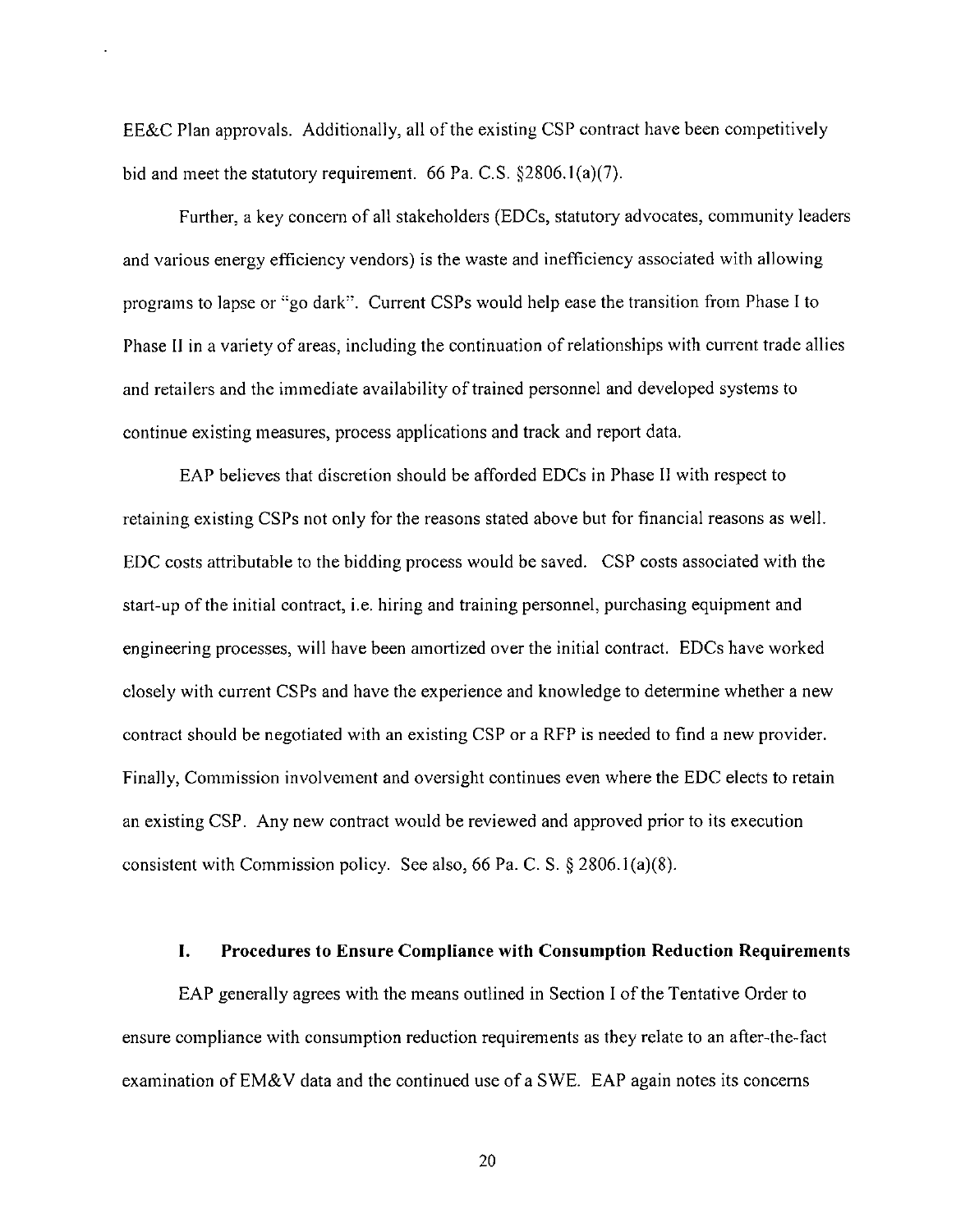regarding the specific consumption reduction targets proposed by the Commission, the assumptions used in the Potential Report particularly as they relate to projected acquisition costs, and the continuation of annual updates of the TRM during Phase II. See discussion above at pp. 4-6 and 13.

Further, EAP reiterates its suggestion that the Commission consider basing compliance on whether an EDC has used best efforts to achieve a set percentage of the consumption reduction target in Phase II. The statute does not prescribe set reduction targets for subsequent Act 129 Programs nor did the legislature, in the case of reductions in consumption, provide a precise date for the attainment of further energy savings. In directing the Commission to "adopt additional required incremental reductions in consumption" following a determination that the benefits of the program exceed the costs, the General Assembly did not preclude the Commission from exercising its expertise to propose a means of meeting the new target which would insert discretion into the determination. Considering best efforts and setting the compliance standard at a percentage of the target will not dilute the legislative intent to establish an energy efficiency and conservation program in the Commonwealth. Nor will it lessen the . impact of the penalty provision as an "incentive". $6$ 

#### **J. Participation of Conservation Service Providers**

EAP does not have any comments to offer on this section.

<sup>&</sup>lt;sup>6</sup> EAP reserves its right to provide comments regarding the general applicability of 62 Pa. C.S. § 2806.1(f)(2)(i) to subsequent Act 129 programs.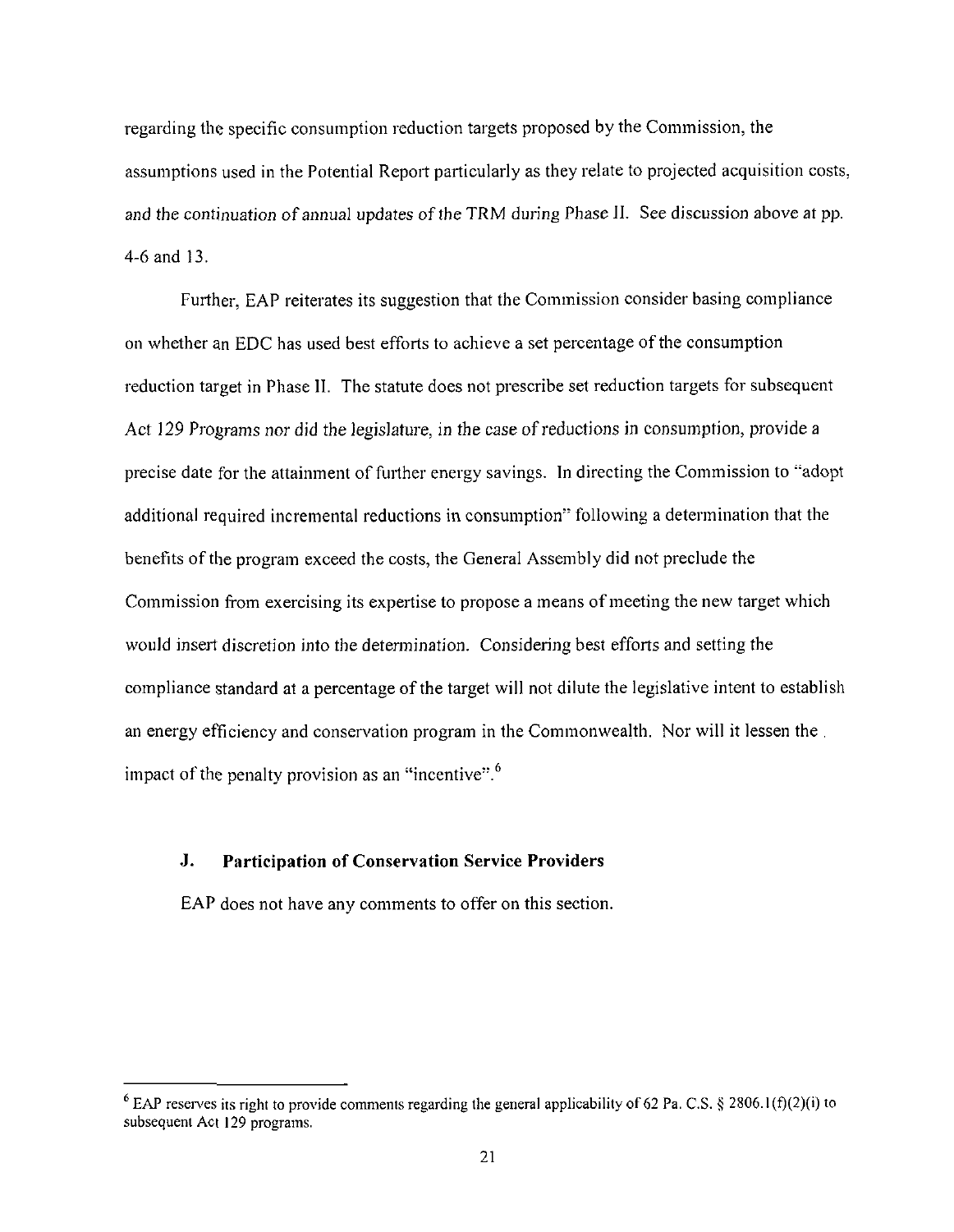#### **K. EDC Cost Recovery**

#### **1. Determination of Allowable Costs**

#### **a. Phase II Allowable Costs**

EAP does not offer any comments on this section.

#### **b. Application of Excess Phase I Budget**

EAP agrees with the proposal to provide EDCs with the full use of their Phase II budgets regardless of whether they exceeded the Phase I consumption reduction targets but to require the return of any excess Phase I budget collected to the ratepayer. EAP requests clarification that the determination of "excess Phase I budget" will allow for recognition that Phase I expenses will continue to accrue after May 31, 2013 for measures installed prior to that date.

#### **2. Allocation of Costs to Customer Classes**

#### a. Bidding Energy Efficiency Resources into the PJM Capacity Market.

EAP is not confident that, in the context of Act 129 and when prudent, EDCs would have the ability to bid energy efficiency resources meeting PJM criteria and requirements into the appropriate PJM capacity market for the reasons set forth in the comments of its EDC members subject to Act 129.

#### **b. Other Allocation of Costs Issues**

EAP does not have any comments to offer on this section.

#### **3. Cost Recovery Tariff Mechanism**

EAP continues to agree with the comments originally set forth by its EDC members subject to Act 129 and by OCA in response to the March 1 Secretarial Letter and does not recommend a different "standardized" reconciliation process or inclusion of interest on over-or under-recoveries. EAP does not agree with the proposal set forth by the Commission in this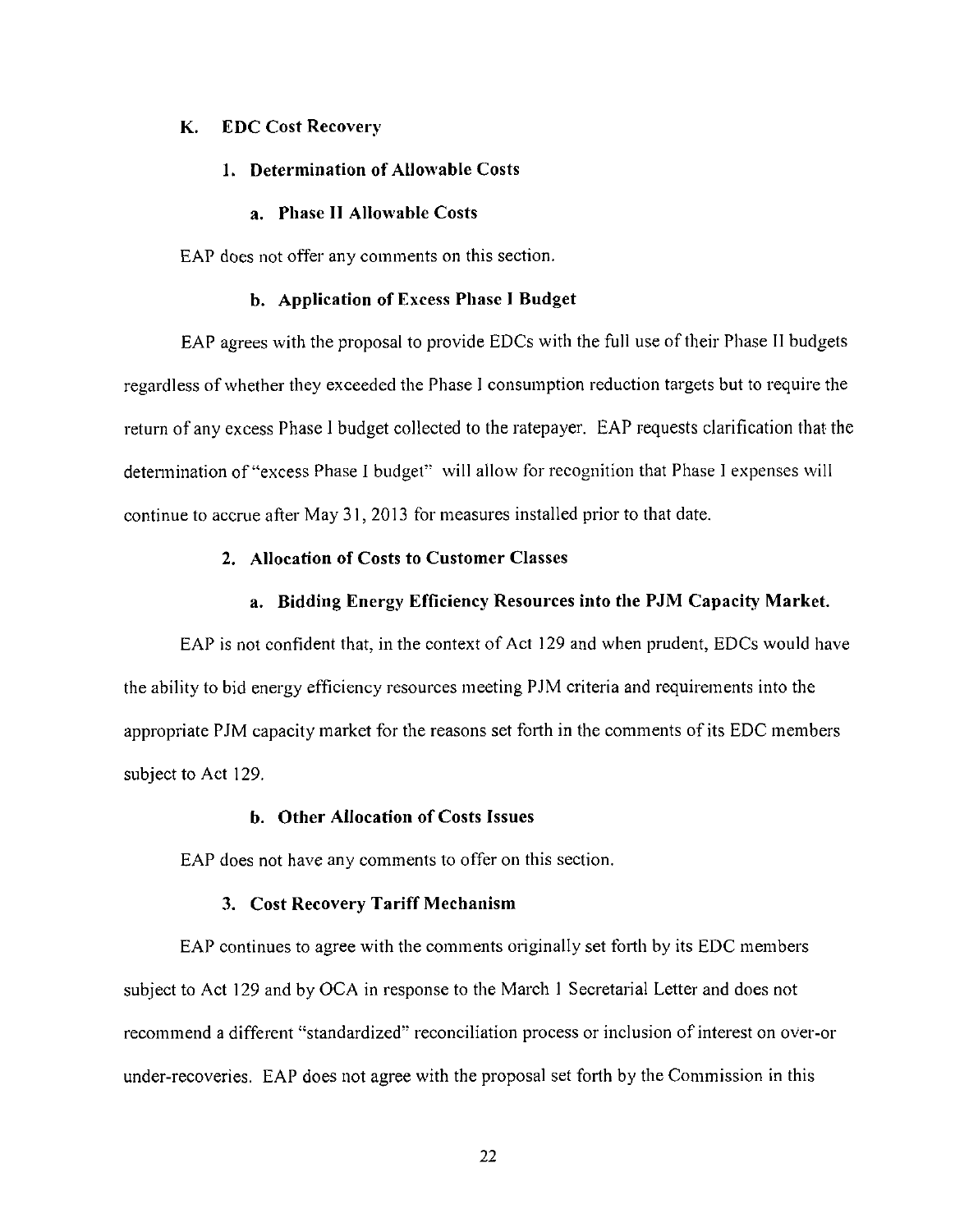regard inasmuch as the straightforward recovery mechanism approved for Phase I was supported by the statutory advocates, worked well and provides for a one-time reconciliation at the completion of the Phase I Act 129 Program.

#### III. Conclusion

EAP requests that the Commission incorporate the modifications and suggestions set forth in its comments in finalizing the Implementation Order for Phase II, particularly as they relate to the determination of Phase II consumption reduction targets, the use of the TRM annual updates in Phase II, the requirement that all current CSP contracts be automatically rebid, and the adoption of procedures for modifying approved Phase II EE&C Plans. EAP believes that injecting flexibility into this regulatory program and its standards for implementation and compliance is critical to assuring that plans remain cost-effective and responsive to changing markets and new energy efficiency technology.

Respectfully submitted,

Terrarcos Fitgastrul

Terrance J. Fitzpatrick President & CEO  $t$ fitzpatrick $@$ energypa.org

Energy Association of Pennsylvania 800 North Third Street, Suite 205 Harrisburg, PA 17102

Date: June 25, 2012

Donna M. J. Clark Vice President & General Counsel dclark@energypa.org